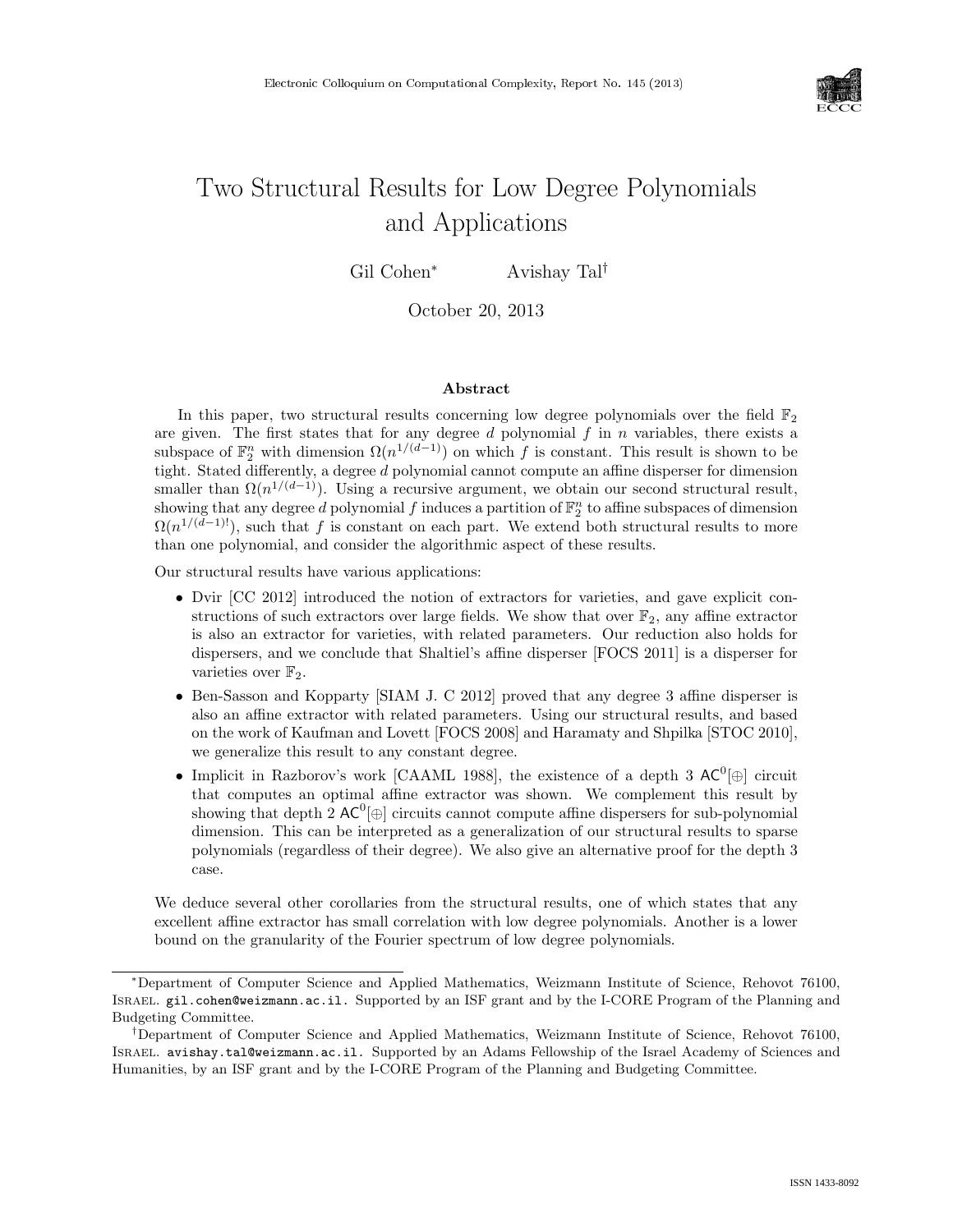# Contents

| $\mathbf{1}$   | Introduction                                                                                   | 1              |
|----------------|------------------------------------------------------------------------------------------------|----------------|
|                | 1.1                                                                                            | $\overline{1}$ |
|                | $1.2\,$                                                                                        | $\overline{2}$ |
|                | 1.3                                                                                            | -6             |
| $\mathbf{2}$   | <b>Preliminaries</b>                                                                           | 6              |
| 3              | <b>Structural Results</b>                                                                      | 8              |
|                | 3.1                                                                                            | - 8            |
|                | $3.2\,$                                                                                        | 10             |
|                | 3.3                                                                                            | 11             |
|                | 3.4                                                                                            | 11             |
| $\overline{4}$ | The Algorithmic Aspect                                                                         | 12             |
|                | 4.1                                                                                            | 12             |
|                | Subexponential-Time Algorithm for Finding an Optimal Subspace<br>4.2                           | 14             |
| $5^{\circ}$    | Extractors and Dispersers for Varieties over $\mathbb{F}_2$                                    | 15             |
| 6              | From Affine Dispersers to Affine Extractors                                                    | 16             |
|                | 7 $AC^0[\oplus]$ Circuits and Affine Extractors / Dispersers                                   | 17             |
|                | $AC^0$ Circuits Cannot Compute Affine Dispersers for Dimension $o(n/\text{polylog}(n))$<br>7.1 | 17             |
|                | Depth 2 $AC^0$ $\oplus$ Circuits Cannot Compute Good Affine Dispersers<br>7.2                  | 18             |
|                | A Depth 3 $AC^0[\oplus]$ Circuits Can Compute Optimal Affine Extractors                        | 21             |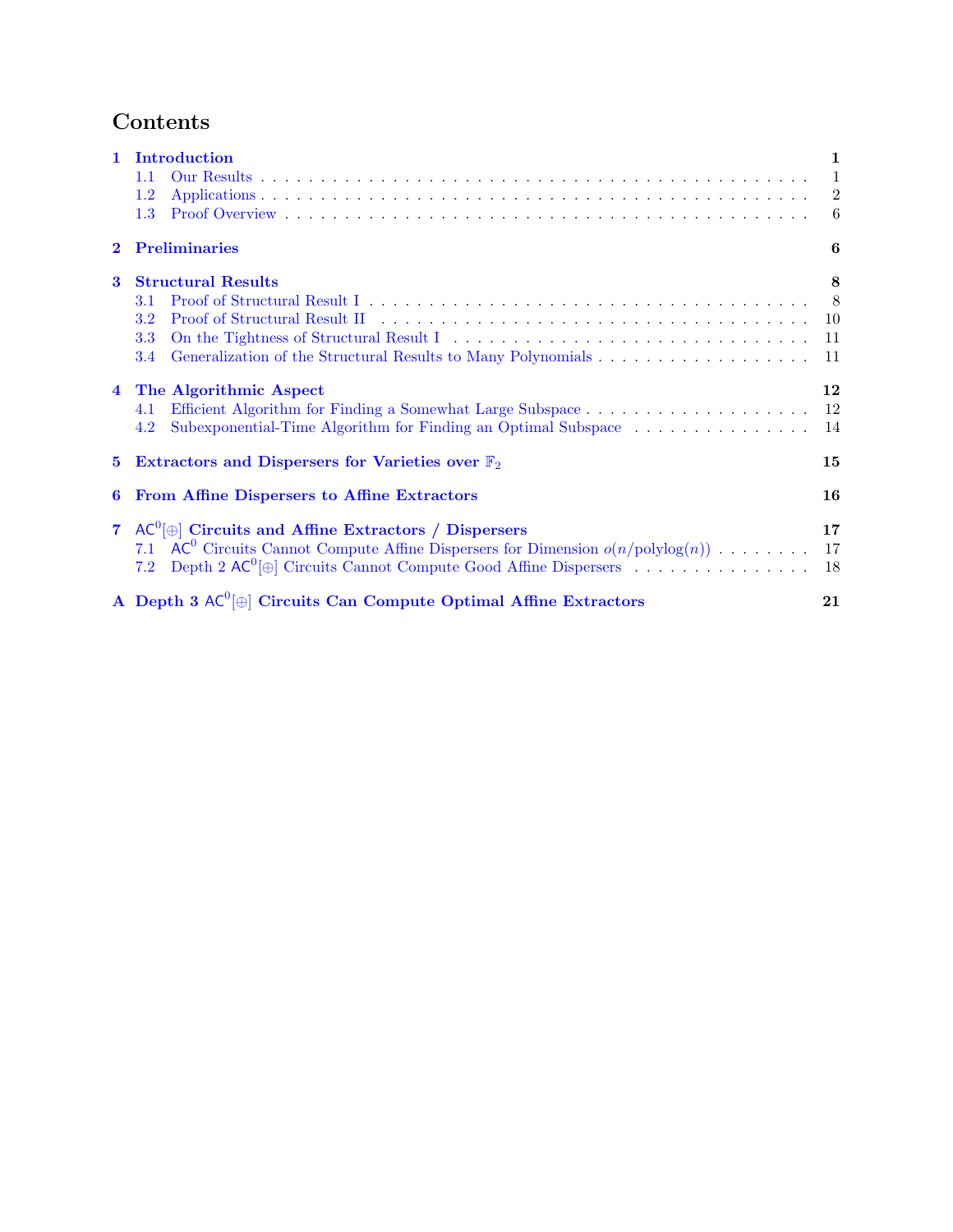## <span id="page-2-0"></span>1 Introduction

In this paper we consider the following question concerning polynomials on  $n$  variables over the field  $\mathbb{F}_2$ . What is the largest number  $k = k(n, d)$  such that any degree  $d^{-1}$  $d^{-1}$  $d^{-1}$  polynomial is constant on some affine subspace of  $\mathbb{F}_2^n$  with dimension  $k$ ?

This question concerning the structure of low degree polynomials can be rephrased, in the language of pseudorandomness, as whether a low degree polynomial can be a good affine disperser. Recall that, over  $\mathbb{F}_2$ , an *affine disperser* for dimension k is a function  $f: \mathbb{F}_2^n \to \mathbb{F}_2$  with the following property. For every affine subspace  $u_0+U \subseteq \mathbb{F}_2^n$  of dimension k, f restricted to  $u_0+U$  is not constant. A function  $f: \mathbb{F}_2^n \to \mathbb{F}_2$  is called an *affine extractor* for dimension k with bias  $\varepsilon$ , if for every affine subspace  $u_0 + U \subseteq \mathbb{F}_2^n$  of dimension k, it holds that

bias
$$
(f|_{u_0+U}) \triangleq \left| \mathbb{E}_{u \sim u_0+U} \left[ (-1)^{f(u)} \right] \right| \leq \varepsilon.
$$

It is worth mentioning that several explicit constructions of affine dispersers (and affine extractors) are in fact low degree polynomials [\[Bou07,](#page-20-0) [BSG12,](#page-20-1) [BSK12\]](#page-20-2). Examples for this fact can be found in the literature for other types of dispersers and extractors as well [\[CG88,](#page-20-3) [BIW06,](#page-20-4) [Dvi12\]](#page-21-0).

Clearly,  $k(n, 1) = n-1$ . The case  $d = 2$  is also well understood. By considering the inner product function  $q(x_1, \ldots, x_n) = x_1x_2 + x_3x_4 + \cdots + x_{n-1}x_n$ , one obtains the upper bound  $k(n, 2) \leq n/2$ , which is tight as implied by Dickson's theorem  $[\text{Dic}01]$ . The extreme case  $d = n$  boils down to the question of understanding the parameters of an optimal affine disperser, and it is not hard to show that  $\log n - O(1) \leq k(n, n) \leq \log n + \log \log n + O(1)^2$  $\log n - O(1) \leq k(n, n) \leq \log n + \log \log n + O(1)^2$ 

To the best of our knowledge, the value of  $k(n, d)$  for  $d > 2$  has not received a formal treatment in the literature, although a variant of this natural question was previously raised by Trevisan [\[Tre06\]](#page-21-2). For biased polynomials, or for polynomials with large Gowers norm, one can obtain non-trivial lower bounds on  $k(n, d)$  for  $d = 3, 4$  as a corollary of the structural results of Haramaty and Shpilka [\[HS10\]](#page-21-3). Assuming low degree and bounded spectral norm, lower bounds on  $k(n, d)$  follow by the structural result of [\[TWXZ13\]](#page-22-1).

#### <span id="page-2-1"></span>1.1 Our Results

In this paper we give an asymptotically tight upper and lower bounds on  $k(n, d)$  for all d, and present several applications of this result to complexity theory and in particular to pseudorandomness.

<span id="page-2-4"></span>**Theorem 1.1** (Structural Result I). For all  $d \geq 1$ ,  $k(n,d)$  is bounded below by the least integer k such that

$$
n \leq k + \sum_{j=0}^{d-1} (d-j) \cdot \binom{k}{j} .
$$

In particular, there exists a universal constant  $\alpha \in (0,1)$  such that  $k(n,d) \geq \alpha \cdot n^{1/(d-1)}$  for all d. Moreover, if  $d \leq \log(n)/3$ , then  $k(n,d) \geq \alpha d \cdot n^{1/(d-1)}$ .

Theorem [1.1](#page-2-4) is tight – by applying a probabilistic argument, one can show that  $k(n, d)$  is bounded above by the least integer k such that

$$
\binom{k}{\leq d} > n(k+1).
$$

<span id="page-2-2"></span><sup>1</sup>Throughout this paper, by degree we mean total degree.

<span id="page-2-3"></span><sup>&</sup>lt;sup>2</sup>In fact, we show in [A](#page-22-0)ppendix A that  $k(n,(1+o(1))\log n)$  is at most  $\log n + \log \log n + O(1)$ .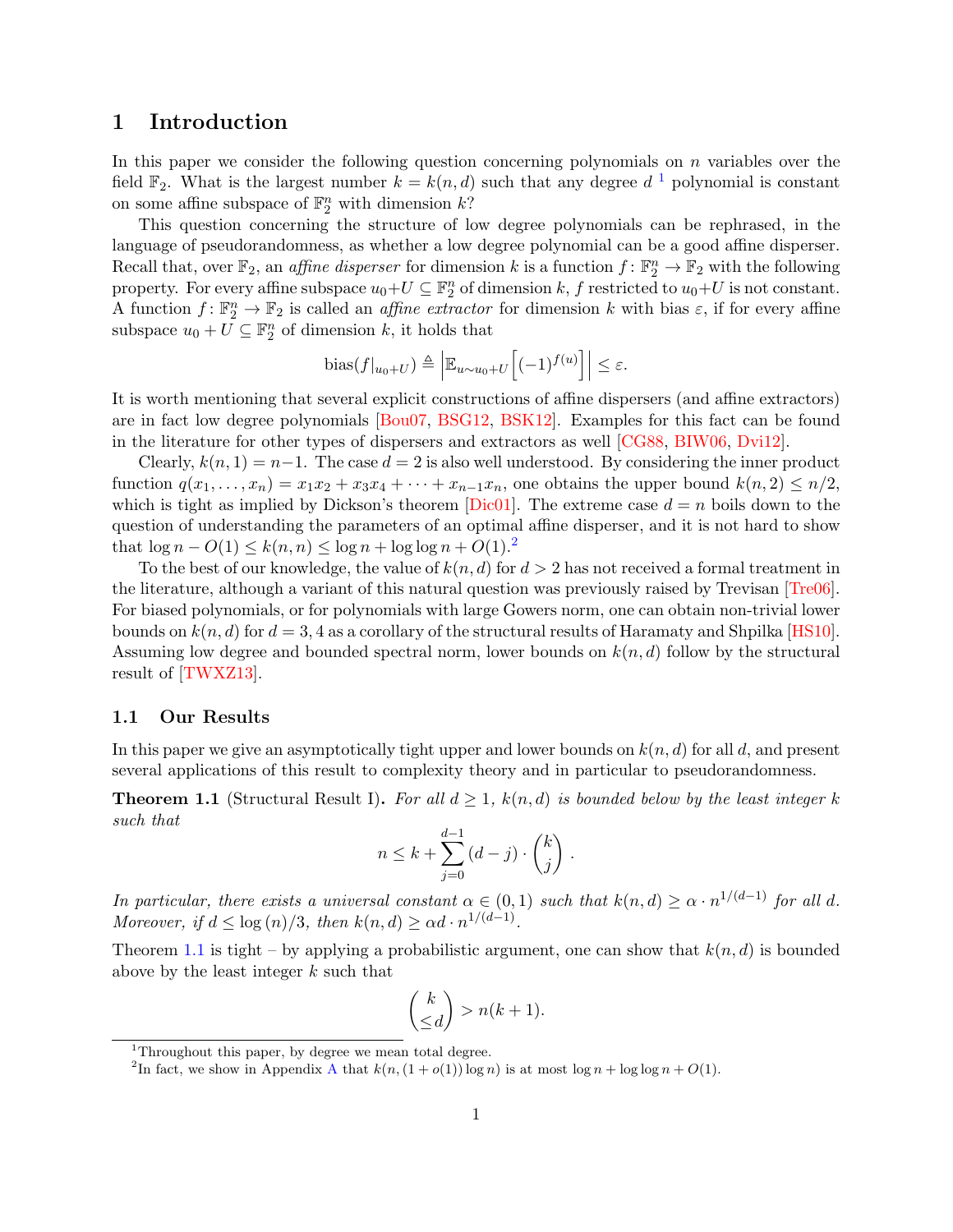Thus, we have an asymptotically matching upper bound on  $k(n, d)$ . <sup>[3](#page-3-1)</sup> Based on the work of Ben-Eliezer *et al.* [\[BEHL09\]](#page-20-5), one can say something even stronger regarding the tightness of Theorem [1.1.](#page-2-4) Namely, for every  $d \geq 1$ , there exists a degree d polynomial  $f: \mathbb{F}_2^n \to \mathbb{F}_2$  with bias  $2^{-\Omega(k/d)}$  on any affine subspace of dimension  $k \geq \Omega(d \cdot n^{1/(d-1)})$ . (see Section [3.3\)](#page-12-0).

In the language of pseudorandomness, Theorem [1.1](#page-2-4) states that a degree  $d < \log(n)/3$  polynomial is not an affine disperser for dimension smaller than  $\alpha d \cdot n^{1/(d-1)}$ , and in particular, polynomials with constant degree are not affine dispersers for sub-polynomial dimension. The tightness result mentioned above, implies that there exists a degree d polynomial which is an affine extractor for dimension  $k = O(d \cdot n^{1/(d-1)})$  with bias  $2^{-\Omega(k/d)}$ . In fact, most degree d polynomials share this property.

As a corollary from Theorem [1.1,](#page-2-4) we obtain a second structural result for low degree polynomials.

<span id="page-3-2"></span>**Theorem 1.2** (Structural Result II). Let  $f: \mathbb{F}_2^n \to \mathbb{F}_2$  be a degree d polynomial. Then, there exists a partition of  $\mathbb{F}_2^n$  to affine subspaces (not necessarily shifts of the same subspace), each of dimension  $\Omega(n^{1/(d-1)!})$ , such that f is constant on each part.

We do not know if the lower bound on the dimension in Theorem [1.2](#page-3-2) is tight or not, and leave this as an open problem.

Generalization of the structural results to many polynomials. Being a natural generalization and also useful for some of our applications, we generalize the two structural results to the case of any number of polynomials (see Section [3.4\)](#page-12-1). Let  $f_1, \ldots, f_t \colon \mathbb{F}_2^n \to \mathbb{F}_2$  be polynomials of degree at most d. The generalization of the first structural result states that there exists an affine subspace of dimension  $\Omega((n/t)^{1/(d-1)})$  on which each of the t polynomials is constant (see Theorem [3.7\)](#page-12-2). In the second structural result, the promised dimension in Theorem [1.2](#page-3-2) is replaced by  $\Omega(n^{1/(d-1)!}/t^e)$ , where e is the base of the natural logarithm (see Theorem [3.8\)](#page-13-2).

The algorithmic aspect. We further study the algorithmic aspect of the structural results (see Section [4\)](#page-13-0). We devise a poly $(n)$ -time algorithm (see Theorem [4.1\)](#page-13-3), that given a degree d polynomial f on n variables as a black-box, performs  $poly(n)$  queries, and outputs a subspace of dimension  $\Omega(k(n, d))$ , restricted to which, f has degree at most d – 1. By applying this algorithm recursively d times, one can efficiently obtain a subspace of dimension  $\Omega(n^{1/(d-1)!)}$  on which f is constant. We also give a  $2^{o(n)}$ -time algorithm that, for  $d = o(\log n)$ , outputs a subspace with an optimal dimension  $\Omega(k(n, d))$  on which f is constant (see Theorem [4.5\)](#page-15-1).

#### <span id="page-3-0"></span>1.2 Applications

We now present several applications of our structural results.

#### Extractors and Dispersers for Varieties over  $\mathbb{F}_2$

Let  $\mathbb F$  be some field. An affine subspace of  $\mathbb F^n$  can be thought of as the set of common zeros of one or more degree 1 polynomials with coefficients in  $\mathbb{F}$ . An affine extractor over the field  $\mathbb{F}$  is a function  $f: \mathbb{F}^n \to \mathbb{F}$  that has small bias (defined appropriately) on every large enough affine subspace. In

<span id="page-3-1"></span><sup>&</sup>lt;sup>3</sup>In fact, one can verify that the ratio between the upper and lower bounds we have on  $k(n, d)$  is  $1 + o_d(1)$  for all d.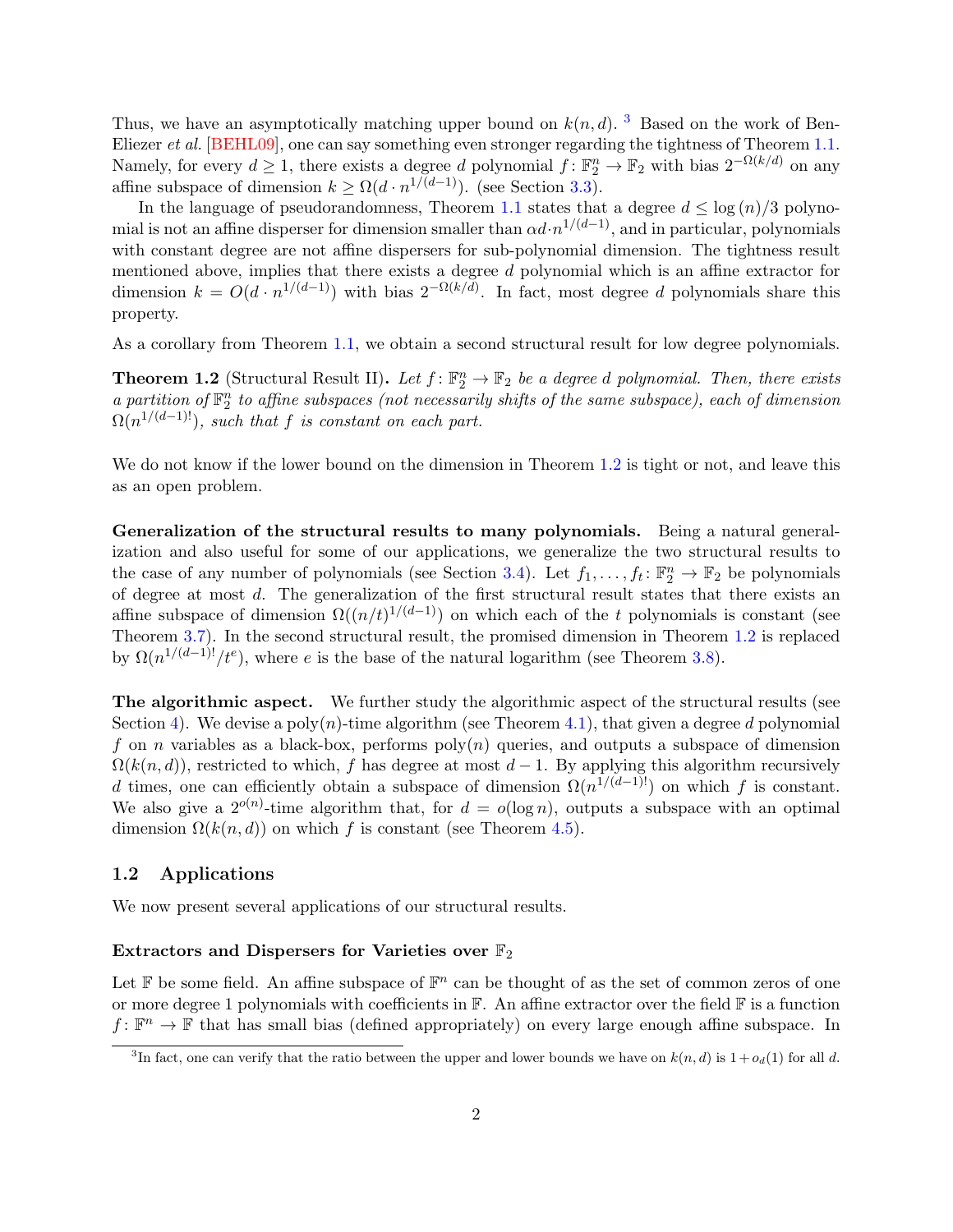[\[Dvi12\]](#page-21-0), the study of the following natural generalization was initiated: construct a function that has small bias on the set of common zeros of one or more degree  $d > 1$  polynomials. In general, the set of common zeros of one or more polynomials is called a variety. For a set of polynomials  $g_1, \ldots, g_t$  in *n* variables over  $\mathbb{F}$ , we denote their variety by

$$
\mathbf{V}(g_1,\ldots,g_t) = \{x \in \mathbb{F}^n : g_1(x) = \cdots = g_t(x) = 0\}.
$$

A function  $f: \mathbb{F}^n \to \mathbb{F}$  as above is called an extractor for varieties.

In [\[Dvi12\]](#page-21-0), two explicit constructions of extractors for varieties were given. For simplicity, we suppress here both the bias of the extractor and the number of output bits. Dvir's first construction works under no assumption on the variety size (more precisely, some assumption is made, but that assumption is necessary). The downside of this construction is that the underlining field is assumed to be quite large, more precisely,  $|\mathbb{F}| > d^{\Omega(n^2)}$ . The second construction works for fields with size as small as  $poly(d)$ , however the construction is promised to work only for varieties with size at least  $|\mathbb{F}|^{n/2}$ . Dvir applies tools from algebraic geometry for his constructions.

In this paper we consider the extreme case of constructing extractors for varieties over the smallest field  $\mathbb{F}_2$ , which seems to be immune against algebraic geometry based techniques. We apply the generalization of Theorem [1.2](#page-3-2) to many polynomials, and deduce a reduction from the problem of constructing extractors for varieties over  $\mathbb{F}_2$  to the special case of constructing affine extractors.

<span id="page-4-0"></span>**Theorem 1.3.** Let  $f: \mathbb{F}_2^n \to \mathbb{F}_2$  be an affine extractor for dimension  $\Omega(n^{1/(d-1)!}/t^e)$  with bias  $\varepsilon$ . Then, f is an extractor with bias  $\varepsilon$  for varieties that are the common zeros of any t polynomials of degree at most d.

We also obtain a reduction that does not depend on the number of polynomials defining the variety, but rather on the variety size (see Theorem [5.1\)](#page-16-1). The proof idea in this case is to "approximate" the given variety by a variety induced by a small number of low degree polynomials, and then apply Theorem [1.3.](#page-4-0)

The state of the art explicit constructions of affine extractors work only for dimension  $\Omega(n/\sqrt{\log\log n})$ [\[Bou07,](#page-20-0) [Yeh11,](#page-22-2) [Li11\]](#page-21-4), and thus the reduction in Theorem [1.3](#page-4-0) only gives an explicit construction of an extractor for varieties defined by quadratic polynomials (and in fact, up to  $(\log \log n)^{1/(2e)}$ quadratic polynomials). However, a similar reduction to that in Theorem [1.3](#page-4-0) also holds for dispersers (see Theorem [5.2\)](#page-17-1), and an explicit construction of an affine disperser for dimension as small as  $2^{\log^{0.9} n}$  is known [\[Sha11\]](#page-21-5). Thus, we obtain the first disperser for varieties over  $\mathbb{F}_2$ .

<span id="page-4-2"></span>**Theorem 1.4.** For any n, d, t such that  $d < (1 - o_n(1)) \cdot \frac{\log(n/t)}{\log^{0.9} n}$  $\frac{\log(n/\ell)}{\log^{0.9} n}$ , there exists an explicit construction of an affine disperser for varieties which are the common zeros of any t polynomials of degree at most d. In particular, when  $t \leq n^{\alpha}$  for some constant  $\alpha < 1$ , the requirement on the degree is  $d < (1 - \alpha - o_n(1)) \cdot \log^{0.1} n$ .

#### From Affine Dispersers to Affine Extractors

Constructing an affine disperser is, by definition, an easier task than constructing an affine extractor. Nevertheless, Ben-Sasson and Kopparty [\[BSK12\]](#page-20-2) proved (among other results) that any degree 3 affine disperser is also an affine extractor with comparable parameters.  $\frac{4}{1}$  $\frac{4}{1}$  $\frac{4}{1}$  Using the extension

<span id="page-4-1"></span><sup>&</sup>lt;sup>4</sup>A reduction from extractors to dispersers in the context of two sources was also obtained, by Ben-Sasson and Zewi [\[BSZ11\]](#page-20-6), conditioned on the well-known Freiman-Ruzsa conjecture from additive combinatorics.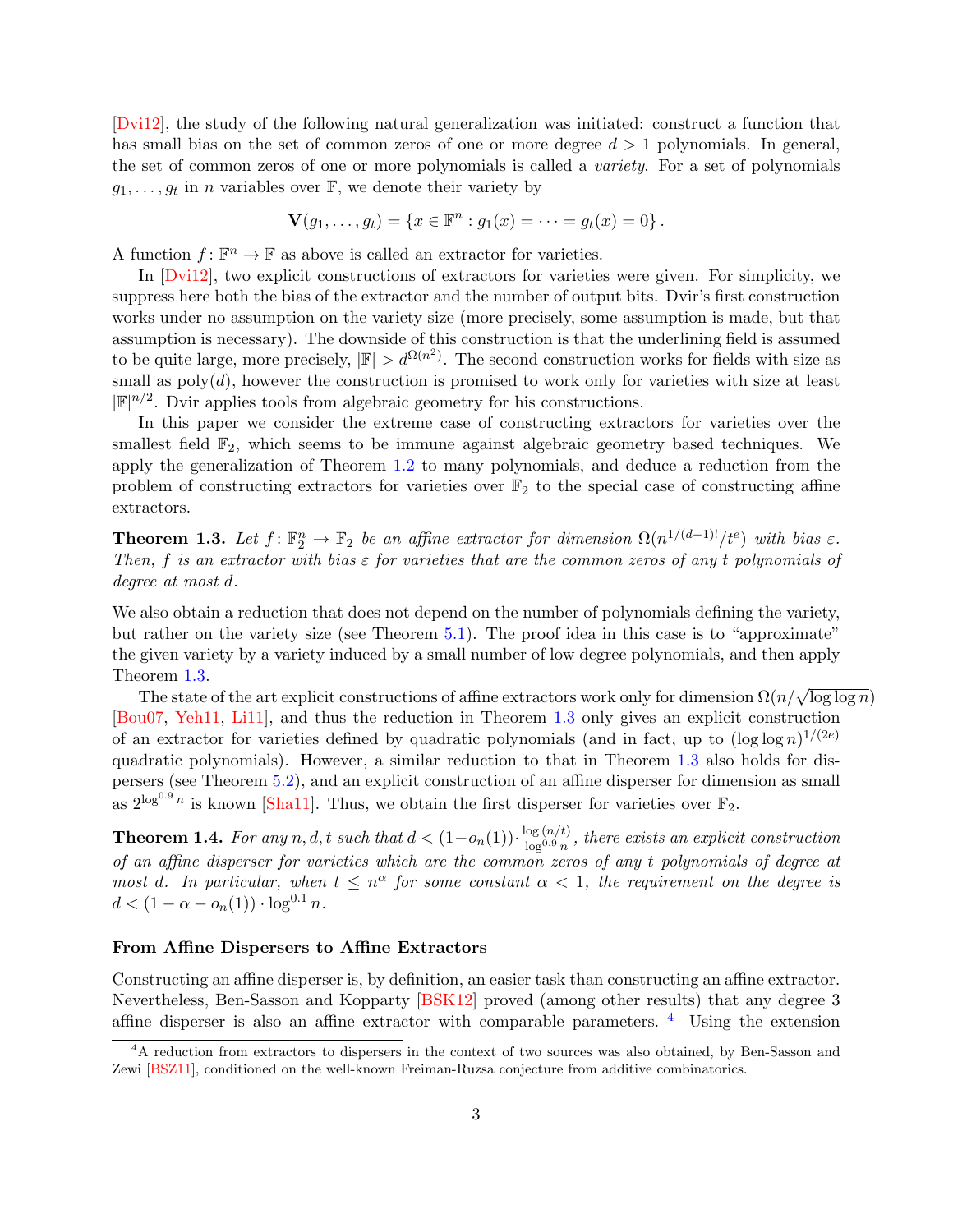of Theorem [1.1](#page-2-4) to many polynomials, we are able to generalize the reduction of Ben-Sasson and Kopparty, over the field  $\mathbb{F}_2$ , to any degree  $d \geq 3$ .

<span id="page-5-0"></span>**Theorem 1.5.** For all  $d \geq 3$  and  $\delta > 0$ , there exists  $c = c(d, \delta)$  such that the following holds. Let  $f: \mathbb{F}_2^n \to \mathbb{F}_2$  be an affine disperser for dimension k, which has degree d as a polynomial over  $\mathbb{F}_2$ . Then, f is also an affine extractor for dimension  $k' \triangleq c \cdot k^{d-2}$  with bias  $\delta$ .

Note that Theorem [1.5](#page-5-0) is only interesting in the case where  $k^{d-2} < n$ . However, this case is achievable since a random polynomial of degree d is an affine disperser for dimension  $O(d \cdot n^{1/(d-1)})$ . On top of Theorem [1.1,](#page-2-4) the key ingredient we use in the proof of Theorem [1.5](#page-5-0) is the work of Kaufman and Lovett [\[KL08\]](#page-21-6) (see Section [6\)](#page-17-0). For  $d = 4$  we get a better dependency between k and k' based on the work of [\[HS10\]](#page-21-3) (see Theorem [6.2\)](#page-18-2).

## $AC^0[\oplus]$  Circuits and Affine Extractors / Dispersers

Constructing affine dispersers, and especially affine extractors, is a challenging task. As mentioned, the state of the art explicit constructions for affine extractors work only for dimension colled, the state of the art explicit constructions for all the extractors work only for dimension  $\Omega(n/\sqrt{\log \log n})$ . By a probabilistic argument however, one can show the existence of affine extractors for dimension  $(1 + o(1)) \log n$  (see Claim [A.1\)](#page-22-3). Thus, there is an exponential gap between the non-explicit construction and the explicit ones.

It is therefore tempting to try and utilize this situation and prove circuit lower bounds for affine extractors. This idea works smoothly for  $AC^0$  circuits. Indeed, by applying the work of Håstad [Hås86], one can easily show that an  $AC^0$  circuit on n inputs cannot compute an affine disperser for dimension  $o(n/\text{polylog}(n))$  (see Corollary [7.2\)](#page-19-1). However, strong lower bounds for  $AC^0$ circuits are known, even for much simpler and more explicit functions such as Parity and Majority. Thus, it is far more interesting to prove lower bounds against circuit families for which the known lower bounds are modest. One example would be to show that a De Morgan formula of size  $O(n^3)$ cannot compute a good affine extractor, improving upon the best known lower bound  $[Hås98]$ .<sup>[5](#page-5-1)</sup>

Somewhat surprisingly, we show that even depth 3  $AC^0[\oplus]$  circuit can compute an optimal affine extractor. In fact, the same construction can be also realized by a polynomial-size De Morgan formula and has degree  $(1 + o(1)) \log n$  as a polynomial over  $\mathbb{F}_2$  (see Theorem [A.6\)](#page-23-0).

Theorem [A.6](#page-23-0) is implicit in the works of [\[Raz88,](#page-21-9) [Sav95\]](#page-21-10) who studied a similar problem in the context of Ramsey graphs (that is, two-source dispersers). We give a different proof in Appendix [A,](#page-22-0) which can be extended to work also in the context of Ramsey graphs.

Given that depth 3  $AC^0[\oplus]$  circuits exhibit the surprising computational power mentioned above, it is natural to ask whether depth 2  $AC^0[\oplus]$  circuit can compute a good affine extractor. We stress that even depth 2  $AC^0[\oplus]$  circuits should not be disregarded easily! For example, such circuits can compute, in a somewhat different setting, optimal Ramsey graphs (see [\[Juk12\]](#page-21-11), Section 11.7). Moreover, any degree d polynomial  $f: \mathbb{F}_2^n \to \mathbb{F}_2$  can be computed by a depth 2 AC<sup>0</sup> $[\oplus]$  circuit with size  $n^d$ . Nevertheless, we complement the above result by showing that a depth 2 AC<sup>0</sup> $[\oplus]$ circuit cannot compute an affine disperser for sub-polynomial dimension. The proof is based on the following reduction.

<span id="page-5-2"></span>**Lemma 1.6.** Let C be a depth 2  $AC^0[\oplus]$  circuit on n inputs, with size  $n^d$ . Let  $k < n/10 - d \log(n)$ . If  $C$  computes an affine disperser for dimension  $k$ , then there exists a degree 2d polynomial over  $\mathbb{F}_2$  on  $\sqrt{n}/5$  variables which is an affine disperser for dimension k.<br> $\mathbb{F}_2$  on  $\sqrt{n}/5$  variables which is an affine disperser for dimension k.

<span id="page-5-1"></span> $5$ The property of being an affine extractor meets the largeness condition of the natural proof barrier [\[RR94\]](#page-21-12). However, it does not necessarily get in the way of improving existing polynomial lower bounds.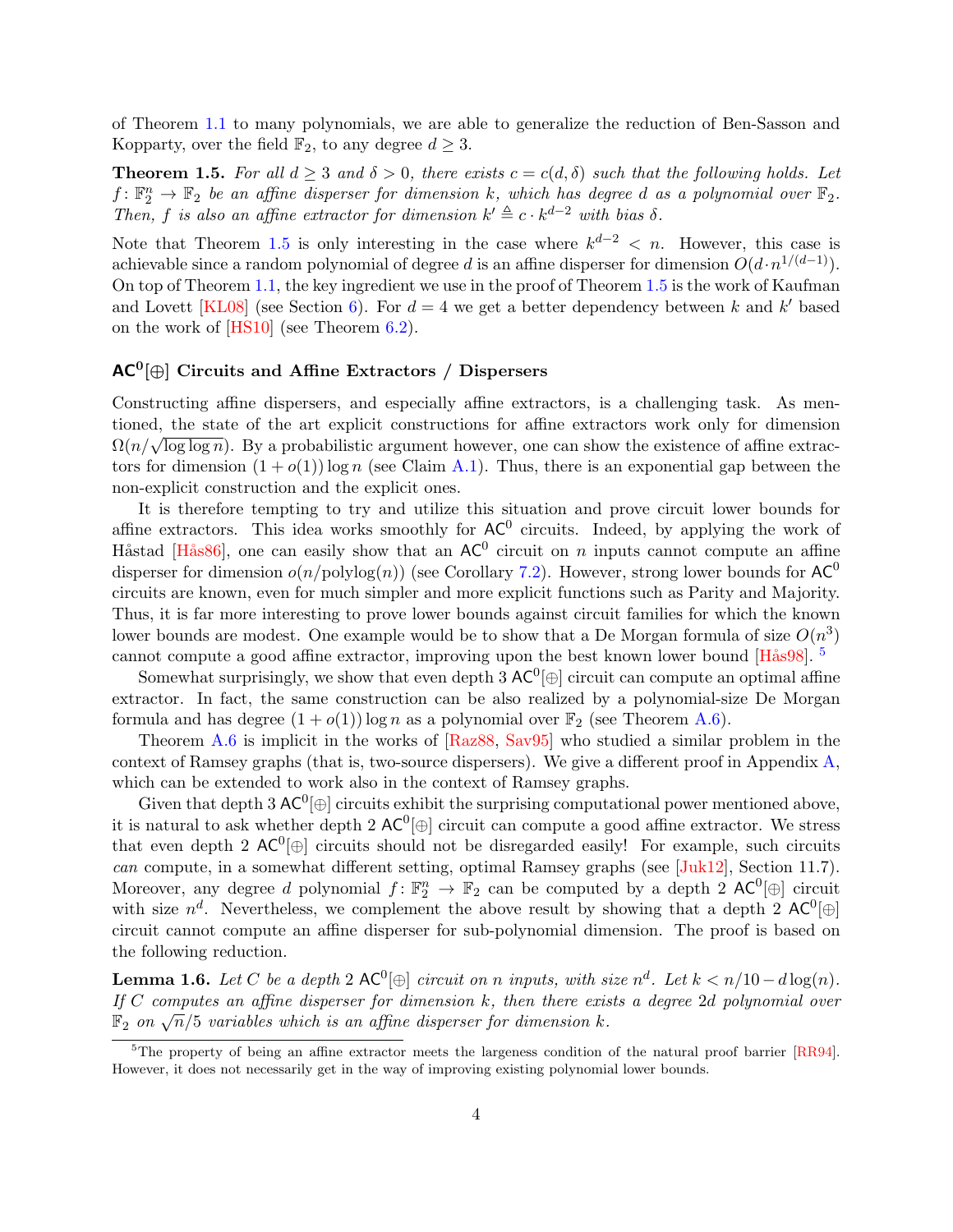Hence, by Theorem [1.2,](#page-3-2) the following theorem readily follows.

<span id="page-6-0"></span>**Theorem 1.7.** Let C be a depth 2  $AC^0[\oplus]$  circuit on n inputs, with size  $n^d$  which is an affine disperser for dimension k, then  $k > k(\sqrt{n}/5, 2d) = \Omega(n^{1/4d})$ .

We note that an  $AC^0[\oplus]$  circuit with size s on n inputs, can simulate a polynomial with s monomials (having no bound on the degree). Thus, Theorem [1.7](#page-6-0) can be thought of as a generalization of Theorem [1.1](#page-2-4) to sparse polynomials.

#### Good Affine Extractors are Hard to Approximate by Low Degree Polynomials

Using Theorem [1.2,](#page-3-2) we obtain an average-case hardness result, or in other words, correlation bounds for low degree polynomials. Namely, we show that any affine extractor with very good parameters cannot be approximated by low degree polynomials over  $\mathbb{F}_2$ .

<span id="page-6-1"></span>**Corollary 1.8.** Let  $f: \mathbb{F}_2^n \to \mathbb{F}_2$  be an affine extractor for dimension k with bias  $\varepsilon$ . Then, for any polynomial  $g: \mathbb{F}_2^n \to \mathbb{F}_2$  of degree d such that  $k = \Omega(n^{1/(d-1)!})$ , it holds that

$$
Cor(f,g) \triangleq \mathop{\mathbf{E}}_{x \sim \mathbb{F}_2^n} \left[ (-1)^{f(x)} \cdot (-1)^{g(x)} \right] \le \varepsilon.
$$

*Proof.* Let g be a degree d polynomial over  $\mathbb{F}_2$  on n variables. By Theorem [1.2,](#page-3-2) there exists a partition of  $\mathbb{F}_2^n$  to affine subspaces  $P_1, P_2, \ldots, P_\ell$ , each of dimension  $k = \Omega(n^{1/(d-1)!})$ , such that for all  $i \in [\ell], g|_{P_i}$  is some constant  $g(P_i)$ . Thus,

$$
\operatorname{Cor}(f,g) = \left| \mathop{\mathbf{E}}_{x \sim \mathbb{F}_2^n} [(-1)^{f(x) + g(x)}] \right| = \left| \mathop{\mathbf{E}}_{i \sim [\ell]} \mathop{\mathbf{E}}_{x \sim P_i} [(-1)^{f(x) + g(P_i)}] \right| \leq \mathop{\mathbf{E}}_{i \sim [\ell]} \left| (-1)^{g(P_i)} \cdot \mathop{\mathbf{E}}_{x \sim P_i} [(-1)^{f(x)}] \right|,
$$

 $\Box$ 

which is at most  $\varepsilon$  since f is an affine extractor for dimension k with bias  $\varepsilon$ .

As mentioned, explicit constructions of affine extractors for dimension  $\Omega(n/\sqrt{\log\log n})$  are known. Corollary [1.8](#page-6-1) implies that these extractors cannot be approximated by quadratic polynomials. Corollary [1.8](#page-6-1) also implies that for any constant  $\beta \in (0,1)$ , affine extractors for dimension  $k \leq$  $2^{(\log n)^{\beta}}$  with bias  $\varepsilon$  have correlation  $\varepsilon$  with degree  $d \leq O_{\beta}$  (log log n/log log n) polynomials. <sup>[6](#page-6-2)</sup> Unfortunately, an explicit construction for extractors with such parameters has not yet been achieved.

We also note that stronger correlation bounds are known in the literature for explicit (and simple) functions (see  $\lceil \text{Vi009} \rceil$  and references therein). Nevertheless, we find the fact that any affine extractor has small correlation with low degree polynomials interesting.

#### The Granularity of the Fourier Spectrum of Low-Degree Polynomials over  $\mathbb{F}_2$

The bias of an arbitrary function  $f: \mathbb{F}_2^n \to \mathbb{F}_2$  is clearly some integer multiplication of  $2^{-n}$ . The-orem [1.2](#page-3-2) readily implies that the bias of a degree  $d$  polynomial on  $n$  variables has a somewhat larger granularity – the bias is a multiplication of  $2^{\Omega(n^{1/(d-1)!})}/2^n$  by some integer. <sup>[7](#page-6-3)</sup> In fact, Theorem [1.2](#page-3-2) implies that all Fourier coefficients of a low degree polynomial has this granularity. To

<span id="page-6-3"></span><span id="page-6-2"></span><sup>&</sup>lt;sup>6</sup>This is the best d we can guarantee for any k, and we gain nothing more by taking  $k = O(\log n)$ .

<sup>7</sup>Throughout the paper, for readability, we supress flooring and ceiling. In the last expression, however, it should be noted that we mean  $2^{k-n}$ , where k is some integer such that  $k = \Omega(n^{1/(d-1)!})$ .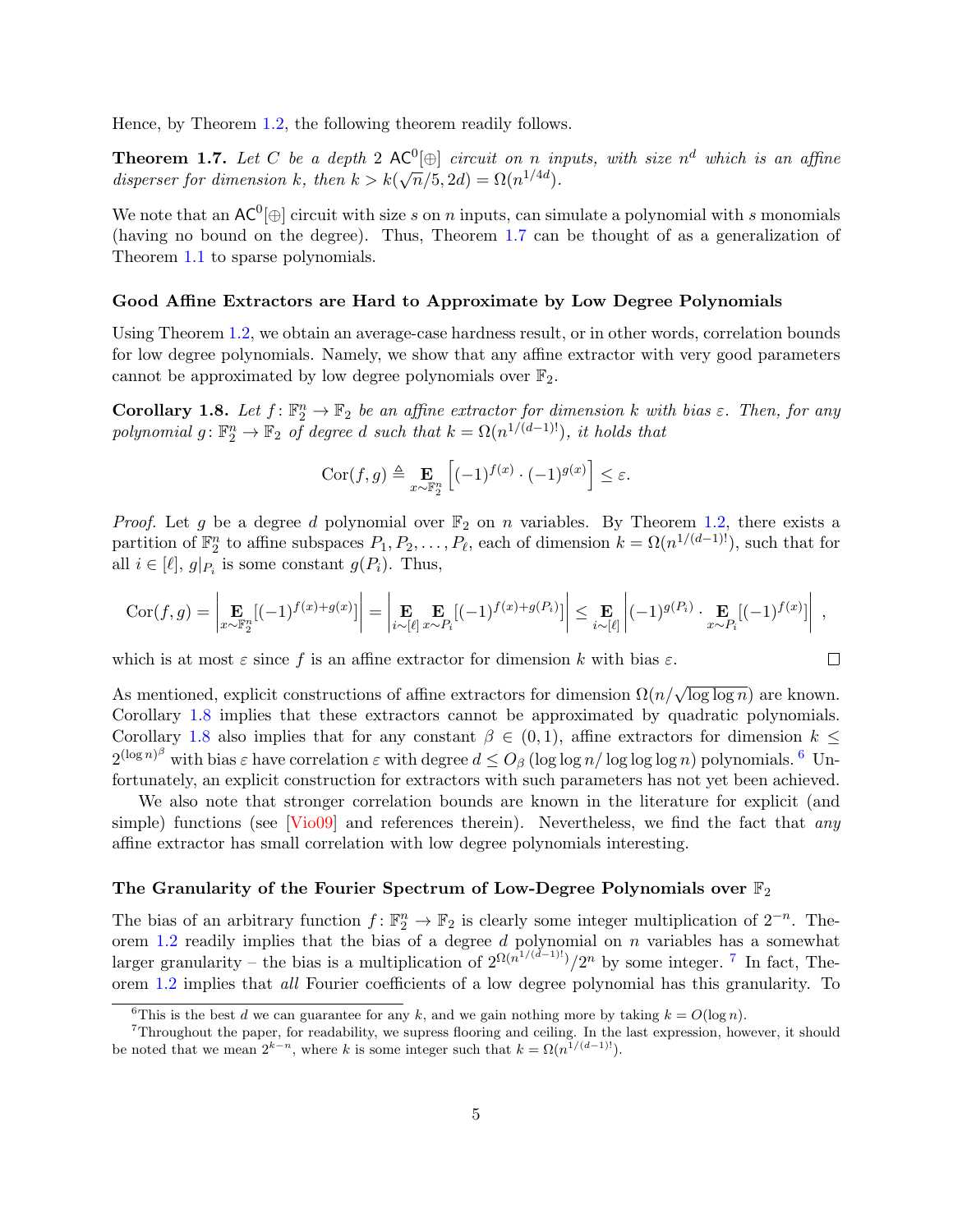see this, apply Theorem [1.2](#page-3-2) to obtain a partition  $P_1, \ldots, P_\ell$  of  $\mathbb{F}_2^n$  to affine subspaces of dimension  $k = \Omega(n^{1/(d-1)!})$ , such that for each  $i \in [\ell], f|_{P_i}$  is some constant  $f(P_i)$ . Let  $\beta \in \mathbb{F}_2^n$ . Then,

$$
2^{n} \cdot \widehat{f}(\beta) = \sum_{x \in \mathbb{F}_{2}^{n}} (-1)^{\langle \beta, x \rangle} \cdot (-1)^{f(x)} = \sum_{i=1}^{\ell} \sum_{x \in P_{i}} (-1)^{\langle \beta, x \rangle} \cdot (-1)^{f(x)} = \sum_{i=1}^{\ell} (-1)^{f(P_{i})} \cdot \sum_{x \in P_{i}} (-1)^{\langle \beta, x \rangle}.
$$

The proof then follows as for all  $i \in [\ell]$ , the inner sum  $\sum_{x \in P_i} (-1)^{\langle \beta, x \rangle}$  is either 0 or  $\pm 2^k$ .

#### <span id="page-7-0"></span>1.3 Proof Overview

In this section we give proof sketches for our results. We start with Theorem [1.1.](#page-2-4) Our proof is rather elementary, in spite of what one should expect considering previous works in this area, which apply machinery from additive combinatorics and Fourier analysis. Assume without loss of generality that  $f(x) = 0$  for some  $x \in \mathbb{F}_2^n$ . We iteratively construct affine subspaces, restricted to which, f is zero. We start with affine subspaces of dimension 0, which are just the singletons  $\{x\}$ , where  $x \in \mathbb{F}_2^n$  is such that  $f(x) = 0$ . After selecting basis vectors  $\Delta_1, \ldots, \Delta_k$  for a subspace U, we consider all cosets  $x+U$ , restricted to which, f is constantly 0. We call such cosets good. If at least two good cosets exist,  $x + U$  and  $y + U$ , then we can pick a new direction  $\Delta_{k+1}$  to be  $y - x$ , and get that f is zero on  $x + \text{span}\{\Delta_1, \ldots, \Delta_{k+1}\}.$ 

The main observation that allows us to derive Theorem [1.1](#page-2-4) is the following. Given  $\Delta_1, \ldots, \Delta_k$ , there exists a degree  $D \sim {k \choose d-1}$  $\binom{k}{d-1}$  polynomial  $t : \mathbb{F}_2^n \to \mathbb{F}_2$ , such that  $x + U$  is a good coset if and only if  $t(x) = 0$ . The Schwartz-Zippel lemma then assures us that if a single zero exists to a degree D polynomial then the polynomial has in fact many zeros – at least  $2^{n-D}$ . So in each iteration, by our choice of  $\Delta_{k+1}$ , we ensure that one coset in the next iteration is good, and then use Schwartz-Zippel to claim that many other cosets are good as well. We can continue expanding our subspace  $U$  until  $n \leq D$ , which completes the proof.

The proof of the second structural result (Theorem [1.2\)](#page-3-2) can be described informally as follows. Consider a degree d polynomial f. Theorem [1.1](#page-2-4) implies the existence of an affine subspace  $u_0 + U$ with dimension  $\Omega(n^{1/(d-1)})$  on which f is constant. One can then show (see Claim [3.4\)](#page-11-1) that restricting f to any affine shift of U yields a degree (at most)  $d-1$  polynomial. Thus, one can partition each such affine subspace recursively to obtain a partition of  $\mathbb{F}_2^n$  to affine subspaces (not necessarily shifts of one another), such that  $f$  is constant on each one of them.

In fact, to prove Theorem [1.2,](#page-3-2) one is not required to find an affine subspace on which  $f$  is constant, and it suffices to find an affine subspace on which the degree of f decreases. In order to obtain the first algorithmic result (Theorem [4.1\)](#page-13-3), we devise an algorithm that finds such an affine subspace and proceed similarly to the proof of Theorem [1.2.](#page-3-2) To obtain the second algorithmic result (Theorem [4.5\)](#page-15-1), we observe that the polynomial  $t$  described above has many linear factors. This structure of t allows us to save on the running time.

The generalization of Theorem [1.1](#page-2-4) and Theorem [1.2](#page-3-2) to more than one polynomial is quite straightforward.

## <span id="page-7-1"></span>2 Preliminaries

The set  $\{1, \ldots, n\}$  is denoted by  $[n]$ . We denote by  $\log(\cdot)$  the logarithm to the base 2. Throughout the paper, for readability sake, we suppress flooring and ceiling. For  $x, y \in \mathbb{F}_2^n$  we denote by  $\langle x, y \rangle$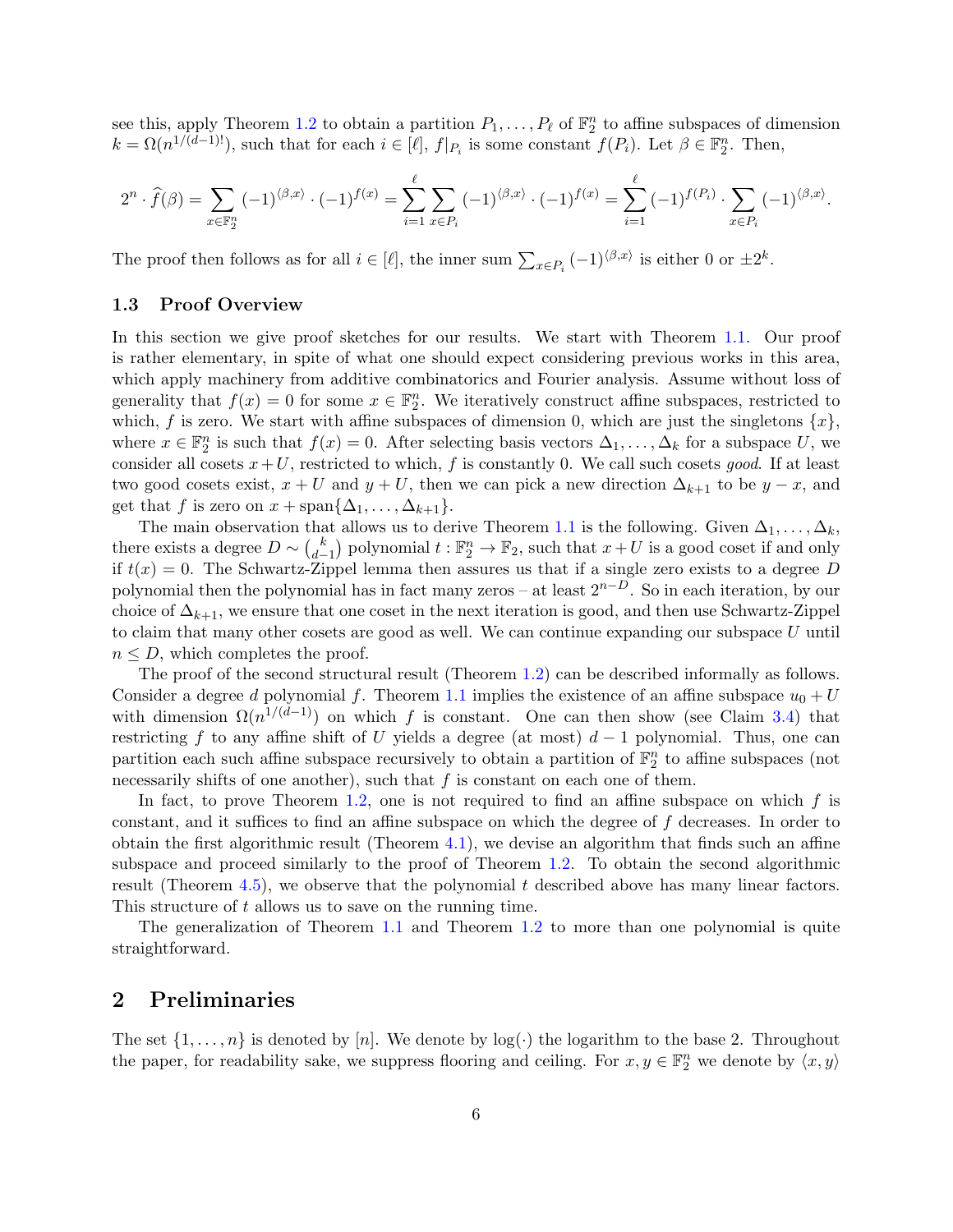their scalar product over  $\mathbb{F}_2$ , i.e.,  $\langle x, y \rangle = \sum_{i=1}^n x_i \cdot y_i \mod 2$ . The vector  $e_i$  is the unit vector defined as having 1 in the  $i<sup>th</sup>$  entry and 0 elsewhere. For a set  $T \subseteq [n]$ , we denote by  $\mathbf{1}_T$  the indicating vector of T with 1 in the i<sup>th</sup> entry if  $i \in T$  and 0 otherwise. The degree of a Boolean function  $f : \mathbb{F}_2^n \to \mathbb{F}_2$ , denoted by  $\deg(f)$ , is the degree of the unique multivariate multi-linear polynomial over  $\mathbb{F}_2$  which agrees with f on  $\mathbb{F}_2^n$ . We will abuse notation and interchange between a Boolean function and the unique multi-linear polynomial over  $\mathbb{F}_2$  that agrees with f on  $\mathbb{F}_2^n$ .

The following folklore fact about polynomials over  $\mathbb{F}_2$  is easy to verify.

<span id="page-8-1"></span>**Fact 2.1** (Möbius inversion formula). Let  $f(x_1, \ldots, x_n) = \sum_{S \subseteq [n]} a_S \cdot \prod_{i \in S} x_i$  be a polynomial over  $\mathbb{F}_2$ . Then, its coefficients are given by the formula:  $a_S = \sum_{T \subseteq S} f(\mathbf{1}_T)$ .

Restriction to an affine subspace. Let  $f: \mathbb{F}_2^n \to \mathbb{F}_2$  be a Boolean function,  $U \subseteq \mathbb{F}_2^n$  a subspace of dimension k and  $u_0 \in \mathbb{F}_2^n$  some vector. We denote by  $f|_{u_0+U} : (u_0+U) \to \mathbb{F}_2$  the restriction of f to  $u_0+U$ . The degree of  $f|_{u_0+U}$  is defined as the minimal degree of a polynomial (from  $\mathbb{F}_2^n$  to  $\mathbb{F}_2$ ) that agrees with f on  $u_0 + U$ . For recursive arguments, it will be very useful to fix some basis  $u_1, \ldots, u_k$ for U and to consider the function  $g: \mathbb{F}_2^k \to \mathbb{F}_2$  defined by  $g(x_1, \ldots, x_k) = f\left(u_0 + \sum_{i=1}^k x_i \cdot u_i\right)$ . Note that the  $\deg(g) = \deg(f|_{u_0+U})$  (regardless of the choice for the basis).

**Definition 2.2** (Discrete Partial Derivative). For a function  $f : \mathbb{F}_2^n \to \mathbb{F}_2$  and a direction  $\Delta \in \mathbb{F}_2^n$ , we define  $\frac{\partial f}{\partial \Delta}(x) \triangleq f(x + \Delta) - f(x)$  to be the discrete partial derivative of f in direction  $\Delta$  at the point x.

Since addition and substraction are the same over  $\mathbb{F}_2$ , we may also write  $\frac{\partial f}{\partial \Delta}(x) = f(x + \Delta) + f(x)$ . If f is a polynomial of degree d over  $\mathbb{F}_2$ , then the degree of its partial derivative in direction  $\Delta$  is at most  $d-1$ . Taking multiple derivatives in the directions  $\Delta_1, \ldots, \Delta_k \in \mathbb{F}_2^n$  yields

$$
\frac{\partial^k f}{\partial \Delta_1 \dots \partial \Delta_k}(x) = \sum_{S \subseteq [k]} f\left(x + \sum_{i \in S} \Delta_i\right),
$$

which is symmetric with respect to the  $\Delta_i$ 's. It follows that  $\frac{\partial^k f}{\partial \Delta_{1...k}}$  $\frac{\partial^n f}{\partial \Delta_1...\partial \Delta_k}(x)$  is of degree at most  $\deg(f) - k^{-8}$  $\deg(f) - k^{-8}$  $\deg(f) - k^{-8}$  as a polynomial over  $\mathbb{F}_2$ . Throughout the paper, if  $\Delta_1, \ldots, \Delta_k \in \mathbb{F}_2^n$  are clear from the context, then for  $S \subseteq [k]$ , we denote

$$
f_S(x) \triangleq \sum_{T \subseteq S} f\left(x + \sum_{i \in T} \Delta_i\right).
$$

Circuits. A Boolean circuit is an unbounded fan-in circuit composed of OR and AND gates, and literals  $x_i$ ,  $\neg x_i$ . The size of such a circuit is the number of gates in it. A Boolean formula is a Boolean circuit such that every OR and AND gate has fan-out 1. De Morgan formula is a Boolean formula where each gate has fan-in at most 2. We recall that an  $AC^0$  circuit is a Boolean circuit of polynomial size and constant depth. An  $AC^0[\oplus]$  circuit is an  $AC^0$  circuit with unbounded fan-in XOR gates as well.

<span id="page-8-0"></span><sup>&</sup>lt;sup>8</sup>We consider the degree of the zero polynomial as  $-\infty$ .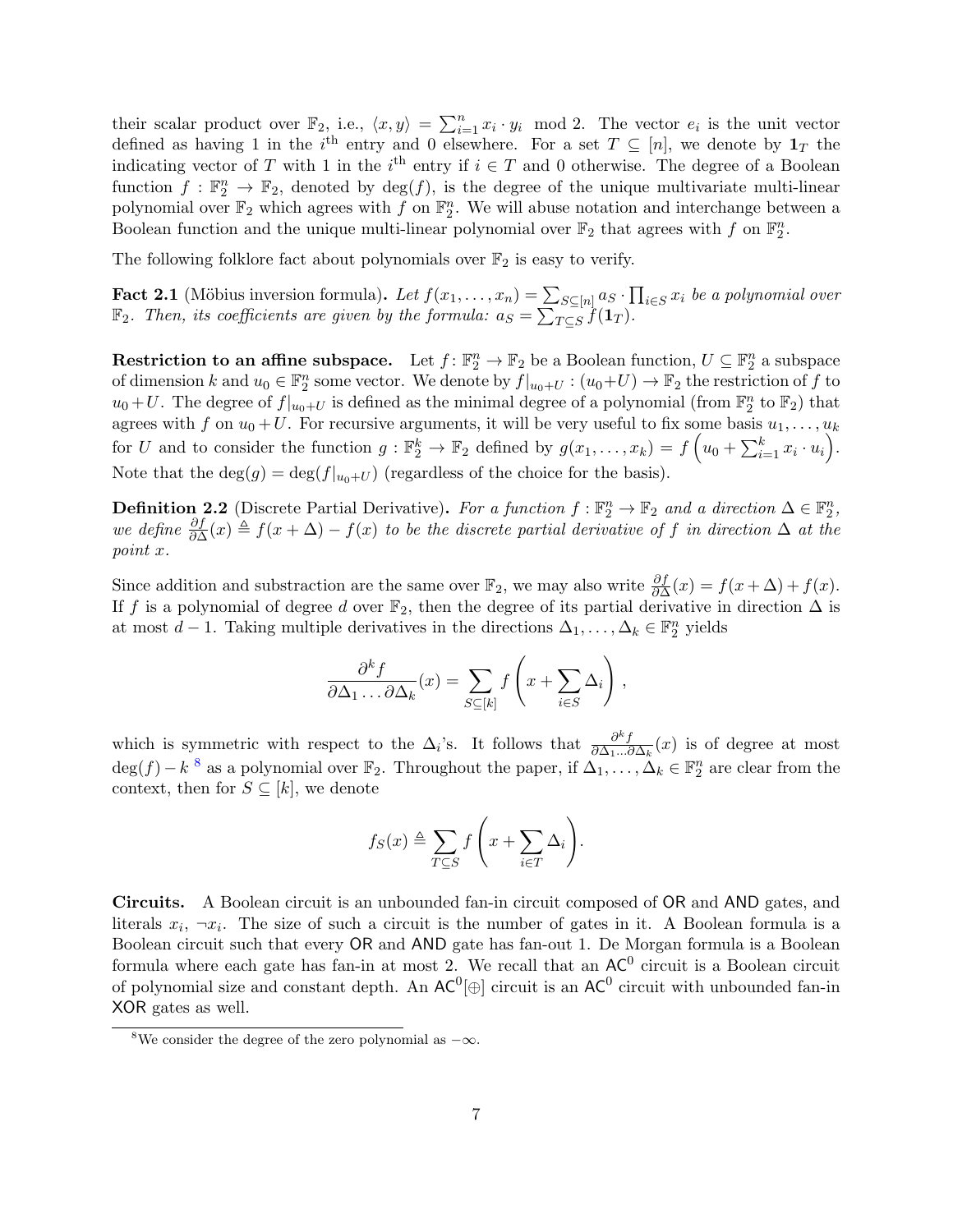## <span id="page-9-0"></span>3 Structural Results

We start this section by proving Theorem [1.1.](#page-2-4) In fact, we prove the following slightly stronger result.

#### <span id="page-9-1"></span>3.1 Proof of Structural Result I

<span id="page-9-2"></span>**Theorem 3.1** (Structural Result I). Let k be the smallest integer such that

$$
n \leq k + \sum_{j=0}^{d-1} (d-j) \cdot \binom{k}{j} .
$$

Let  $f: \mathbb{F}_2^n \to \mathbb{F}_2$  be a degree d polynomial, and let  $u_0 \in \mathbb{F}_2^n$ . Then, there exists a subspace  $U \subset \mathbb{F}_2^n$  of dimension k such that  $f|_{u_0+U}$  is constant. In particular,  $k(n,d) \geq \alpha \cdot n^{1/(d-1)}$ , for some universal constant  $\alpha \in (0,1)$ . Moreover, for  $d \leq \log(n)/3$  it holds that  $k(n,d) \geq \alpha d \cdot n^{1/(d-1)}$ .

The proof of Theorem [3.1](#page-9-2) uses a folklore variant of the Schwartz-Zippel lemma for small fields.

<span id="page-9-4"></span>**Claim 3.2.** Let  $f: \mathbb{F}_2^n \to \mathbb{F}_2$  be a non-zero degree d polynomial. Then,

$$
\Pr_{x \sim \mathbb{F}_2^n} [f(x) \neq 0] \ge 2^{-d}
$$

.

*Proof of Theorem [3.1.](#page-9-2)* Fix  $u_0 \in \mathbb{F}_2^n$ . We assume without loss of generality that  $f(u_0) = 0$ , as otherwise we can look at the polynomial  $g(x) = f(x) - f(u_0)$  which is of the same degree. The proof is by induction. Let k be such that

<span id="page-9-3"></span>
$$
n > k + \sum_{j=0}^{d-1} (d-j) \cdot \binom{k}{j} . \tag{3.1}
$$

We assume by induction that there exists an affine subspace  $u_0 + \text{span}\{\Delta_1, \ldots, \Delta_k\} \subseteq \mathbb{F}_2^n$ , where the  $\Delta_i$ 's are linearly independent vectors on which f evaluates to 0. Assuming Equation [3.1](#page-9-3) holds, we show there exists a vector  $\Delta_{k+1}$ , linearly independent of  $\Delta_1, \ldots, \Delta_k$ , such that  $f \equiv 0$  on  $u_0 + \text{span}\{\Delta_1, \ldots, \Delta_{k+1}\}.$  To this aim, consider the set

$$
A = \left\{ x \in \mathbb{F}_2^n \middle| \forall S \subseteq [k], f\left(x + \sum_{i \in S} \Delta_i\right) = 0 \right\}.
$$

By the induction hypothesis,  $u_0 \in A$ . It can be verified that for any  $x \in \mathbb{F}_2^n$ 

$$
\forall S \subseteq [k] : f\left(x + \sum_{i \in S} \Delta_i\right) = 0 \quad \Leftrightarrow \quad \forall S \subseteq [k] : f_S(x) = 0 ,
$$

where we recall (see Preliminaries) that  $f<sub>S</sub>$  is defined by

$$
f_S(x) \triangleq \sum_{T \subseteq S} f\left(x + \sum_{i \in T} \Delta_i\right).
$$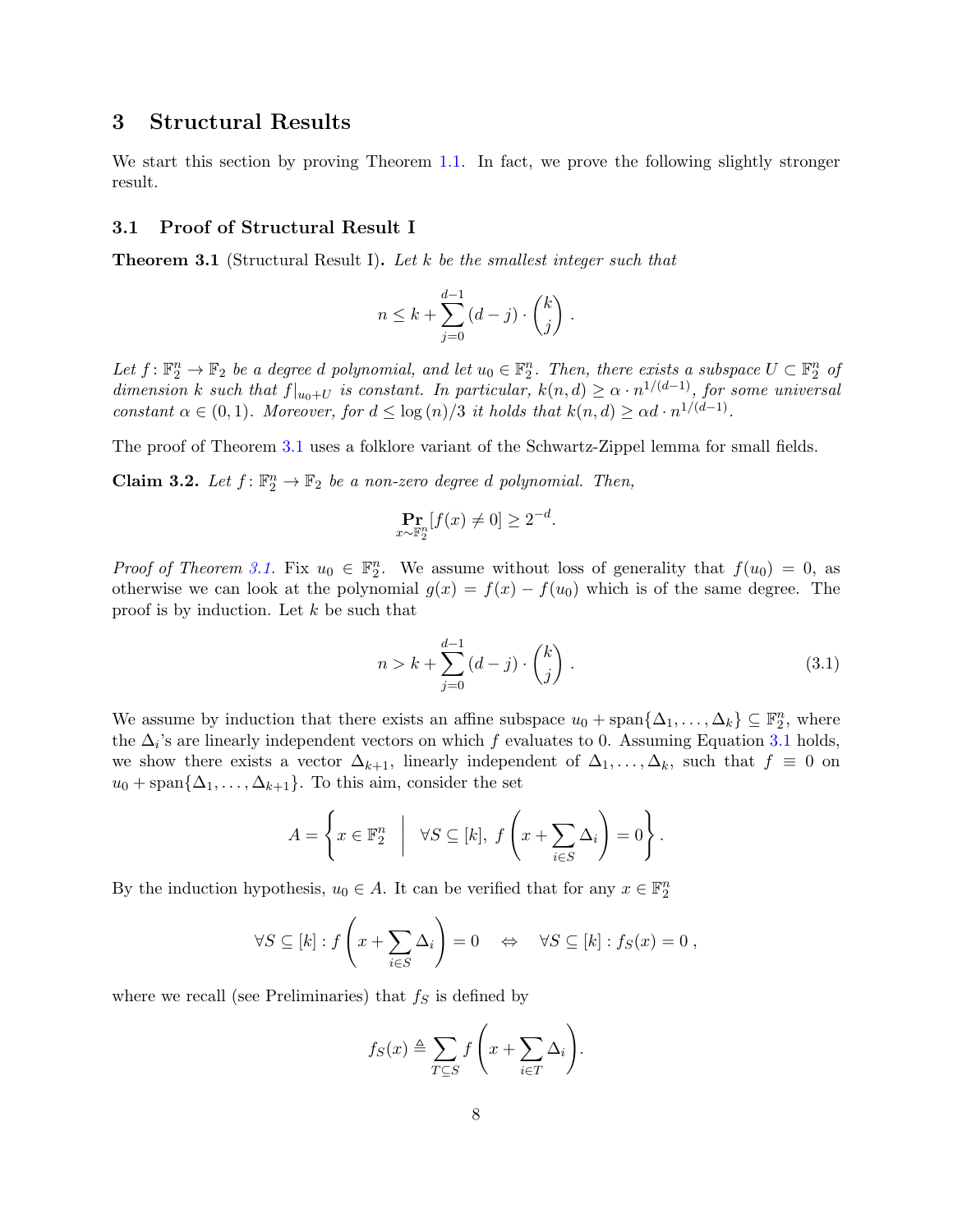In particular,  $\deg(f_S) \leq d - |S|$ . Thus  $f_S \equiv 0$  for  $|S| > d$ , and we may write A as

$$
A = \{ x \in \mathbb{F}_2^n \mid \forall S \subseteq [k] : |S| \le d, \ f_S(x) = 0 \}.
$$

Hence, A is the set of solutions to a system of  $\binom{k}{\leq k}$  $\binom{k}{\leq d}$  polynomial equations, where there are  $\binom{k}{j}$  $_{j}^{k})$ equations which correspond to sets S of size j and thus to degree (at most)  $d - j$  polynomials. <sup>[9](#page-10-0)</sup> One can also write  $A$  as the set of solutions to the single polynomial equation

$$
\prod_{S \subseteq [k]:|S| \le d} (1 - f_S(x)) = 1,
$$

which is of degree

$$
D \le \sum_{j=0}^{d-1} (d-j) \cdot \binom{k}{j} .
$$

Since  $A$  is non-empty, by Claim [3.2](#page-9-4) we have that

$$
|A| \ge 2^{n-D} \ge 2^{n-\sum_{j=0}^{d-1} (d-j)\cdot {k \choose j}}.
$$
\n(3.2)

This, together with Equation [\(3.1\)](#page-9-3) implies that  $|A| > 2<sup>k</sup>$ . Hence, there exists a point  $y \in A$  such that  $y - u_0 \notin \text{span}\{\Delta_1, \Delta_2, \ldots, \Delta_k\}.$  Pick such a point y arbitrarily and denote by  $\Delta_{k+1} \triangleq y - u_0$ . Since both  $u_0$  and y are in A we have that  $f \equiv 0$  on

$$
u_0+\mathrm{span}\{\Delta_1,\ldots,\Delta_{k+1}\}\ .
$$

The inductive proof shows that there exists a subspace U of dimension  $k$  such that  $f$  is constant on  $u_0 + U$  and

<span id="page-10-1"></span>
$$
n \le k + \sum_{j=0}^{d-1} (d-j) \cdot \binom{k}{j},\tag{3.3}
$$

since otherwise we could have continue this process and pick a bigger subspace  $U'$ . We now complete the proof by showing that  $k = \Omega(d \cdot n^{1/(d-1)})$  for  $d \leq \log(n)/3$  and  $k = \Omega(n^{1/(d-1)})$  for any d. The right hand side of Equation [\(3.3\)](#page-10-1) is bounded above by  $d \cdot 2^k$ , hence  $k \geq \log(n/d)$ . Under the assumption  $d \leq \log(n)/3$  we get  $k \geq 2 \log(n)/3 \geq 2d$ . We return to Equation [\(3.3\)](#page-10-1) and deduce that

$$
n \le k + d \cdot \sum_{j=0}^{d-1} \binom{k}{j} \le \ell \le k} (d^2 + 1) \cdot \binom{k}{d-1} \le (d^2 + 1) \cdot \left(\frac{ke}{d-1}\right)^{d-1}
$$

and so

$$
k \ge \left(\frac{n}{d^2+1}\right)^{\frac{1}{d-1}} \cdot \frac{d-1}{e} > \frac{1}{28} \cdot d \cdot n^{1/(d-1)}.
$$

For  $d \geq \log(n)/3$  the proof follows since  $n^{1/(d-1)} \leq 64$ .

 $\Box$ 

<span id="page-10-0"></span><sup>&</sup>lt;sup>9</sup>In particular, equations that correspond to sets S of size d are of the form  $c_S = 0$  for some constant  $c_S \in \mathbb{F}_2$ . Since A is non-empty, the constants  $c_S$  must be 0, making those equations tautologies  $0 = 0$  that does not depend on x. Moreover, most of the remaining equations correspond to sets S of size  $d-1$ , and are therefore either linear equations or tautologies.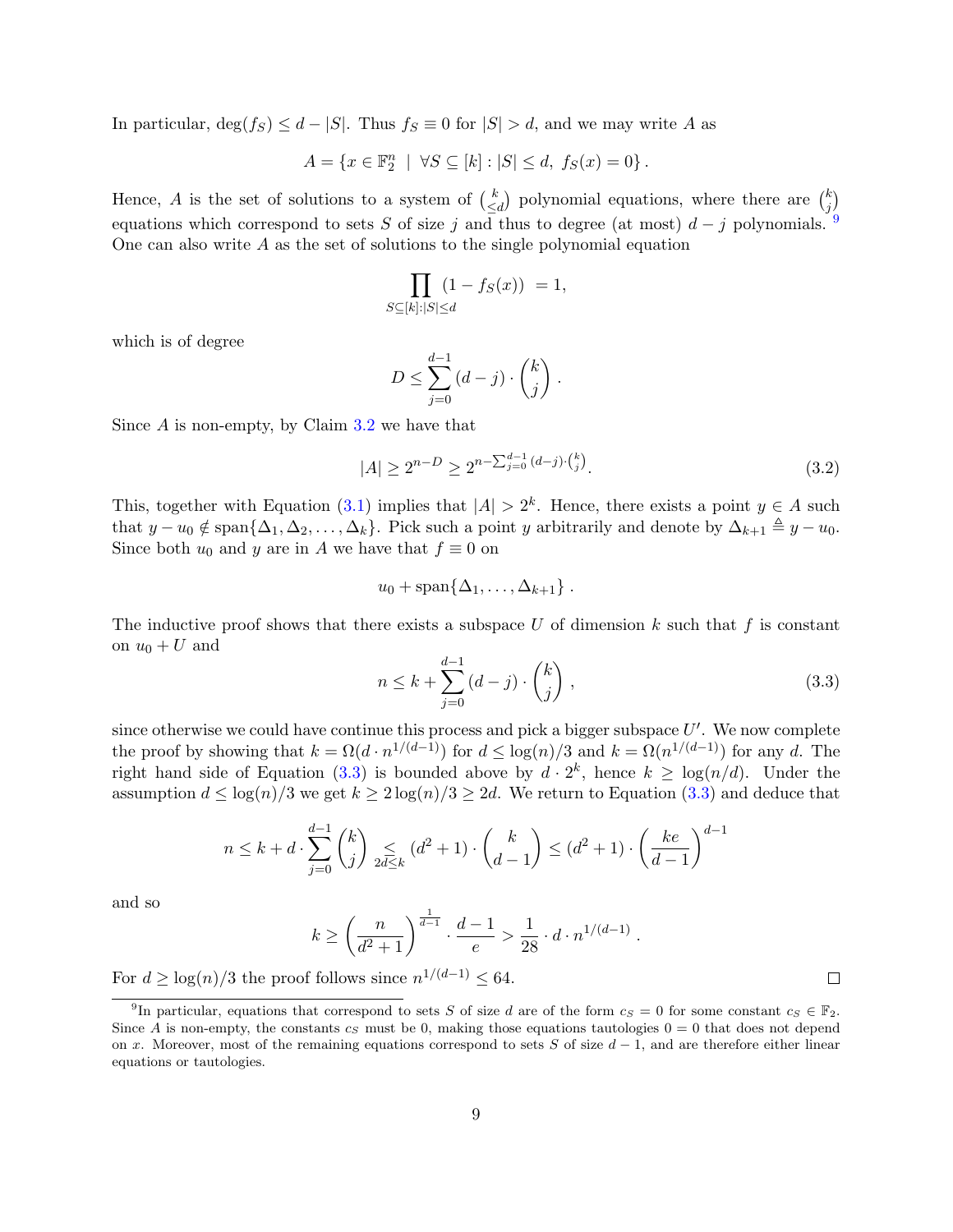#### <span id="page-11-0"></span>3.2 Proof of Structural Result II

In this section we prove the following theorem, which is a slightly more formal restatement of Theorem [1.2.](#page-3-2)

<span id="page-11-2"></span>**Theorem 3.3** (Structural Result II). There exists a constant  $\alpha' \in (0,1)$  such that the following holds. Let  $f: \mathbb{F}_2^n \to \mathbb{F}_2$  be a degree d polynomial, then, there exists a partition of  $\mathbb{F}_2^n$  to affine subspaces, each of dimension  $\alpha' \cdot n^{1/(d-1)!}$ , such that f is constant on each part.

We use the following claim for the proof of Theorem [3.3.](#page-11-2)

<span id="page-11-1"></span>**Claim 3.4.** Let  $f: \mathbb{F}_2^n \to \mathbb{F}_2$  be a degree d polynomial. Assume there exists an affine subspace  $u_0 + U$  of dimension k, restricted to which f has degree at most  $d - 1$ . Then, the degree of f restricted to any affine shift of U is at most  $d-1$ .

*Proof.* Fix  $u_1 \in \mathbb{F}_2^n$ . Now, for any  $u \in U$ 

$$
f(u_1 + u) = f(u_1 + u) + f(u_0 + u) + f(u_0 + u) = \frac{\partial f}{\partial (u_0 + u_1)}(u_0 + u) + f(u_0 + u).
$$

Since the degree of the partial derivative of f is at most  $d-1$  and the degree of  $f|_{u_0+U}$  is also at most  $d-1$ , we get that  $f|_{u_1+U}$  has degree at most  $d-1$ .  $\Box$ 

*Proof of Theorem [3.3.](#page-11-2)* Let  $\alpha$  be the constant from Theorem [3.1.](#page-9-2) Define the sequence  $\{\beta_d\}_{d=1}^{\infty}$  as follows.

$$
\beta_d = \begin{cases} 1/2, & d = 1; \\ \beta_{d-1} \cdot \alpha^{\frac{1}{(d-2)!}}, & d > 1. \end{cases}
$$

We will prove by induction on d, the degree of a given polynomial  $f$ , that there exists a partition of  $\mathbb{F}_2^n$  to affine subspaces of dimension  $\geq \beta_d \cdot n^{1/(d-1)!}$ , such that f restricted to each part is constant. The proof then follows by noting that for all  $d \geq 1$ ,

$$
\beta_d=\frac{1}{2}\cdot\alpha^{\frac{1}{(d-2)!}+\cdots+\frac{1}{1!}+\frac{1}{0!}}\geq\frac{\alpha^e}{2},
$$

and thus one can take  $\alpha' = \alpha^e/2$  to be the constant in the theorem statement.

The base case of the induction, namely  $d = 1$ , trivially follows as f is an affine function, and we can partition  $\mathbb{F}_2^n$  to two affine subspaces of dimension  $n-1 \geq n/2 = \beta_1 n$ , such that on each of which f is constant. Assume now that f is a degree  $d > 1$  polynomial. By Theorem [3.1](#page-9-2) and Claim [3.4,](#page-11-1) there exists a partition of  $\mathbb{F}_2^n$  to affine subspaces of dimension  $k \geq \alpha \cdot n^{1/(d-1)}$ , such that f restricted to any affine subspace in the partition has degree at most  $d-1$ . Fix some affine subspace  $u_0 + U$  in this partition, and apply the induction hypothesis to the polynomial  $f' = f|_{u_0+U}$ , which has degree  $d' \leq d-1$ . <sup>[10](#page-11-3)</sup> By the induction hypothesis, we obtain a partition of  $u_0 + U$  such that f is constant on each part. Moreover, the dimension of each such part is at least

$$
\beta_{d'} \cdot k^{\frac{1}{(d'-1)!}} \ge \beta_{d-1} \cdot k^{\frac{1}{(d-2)!}} \ge \beta_{d-1} \cdot \left(\alpha \cdot n^{\frac{1}{d-1}}\right)^{\frac{1}{(d-2)!}} = \beta_{d-1} \cdot \alpha^{\frac{1}{(d-2)!}} \cdot n^{\frac{1}{(d-1)!}} = \beta_d \cdot n^{\frac{1}{(d-1)!}},
$$

where the first inequality follows since  $\{\beta_d\}_{d=1}^{\infty}$  is monotonically decreasing and  $d' \leq d-1$ , and the last equality follows by the definitions of the  $\beta_d$ 's.  $\Box$ 

<span id="page-11-3"></span><sup>&</sup>lt;sup>10</sup>We may apply the induction because there exists a linear bijection from U to  $\mathbb{F}_2^{\dim U}$ . More precisely, if A is an  $n \times k$ matrix over  $\mathbb{F}_2$  that maps U to  $\mathbb{F}_2^k$  bijectively, then one can apply the induction to the polynomial  $f''(x) = f'(u_0 + Ax)$ , defined on k variables, and then induce a partition of  $u_0 + U$  from the partition of  $\mathbb{F}_2^k$  obtained by the induction. The induction can be carried on f'' since deg  $f'' \le \deg f' \le d-1$ , where the first inequality holds because the variables of  $f''$  are linear combinations of the variables of  $f'$ .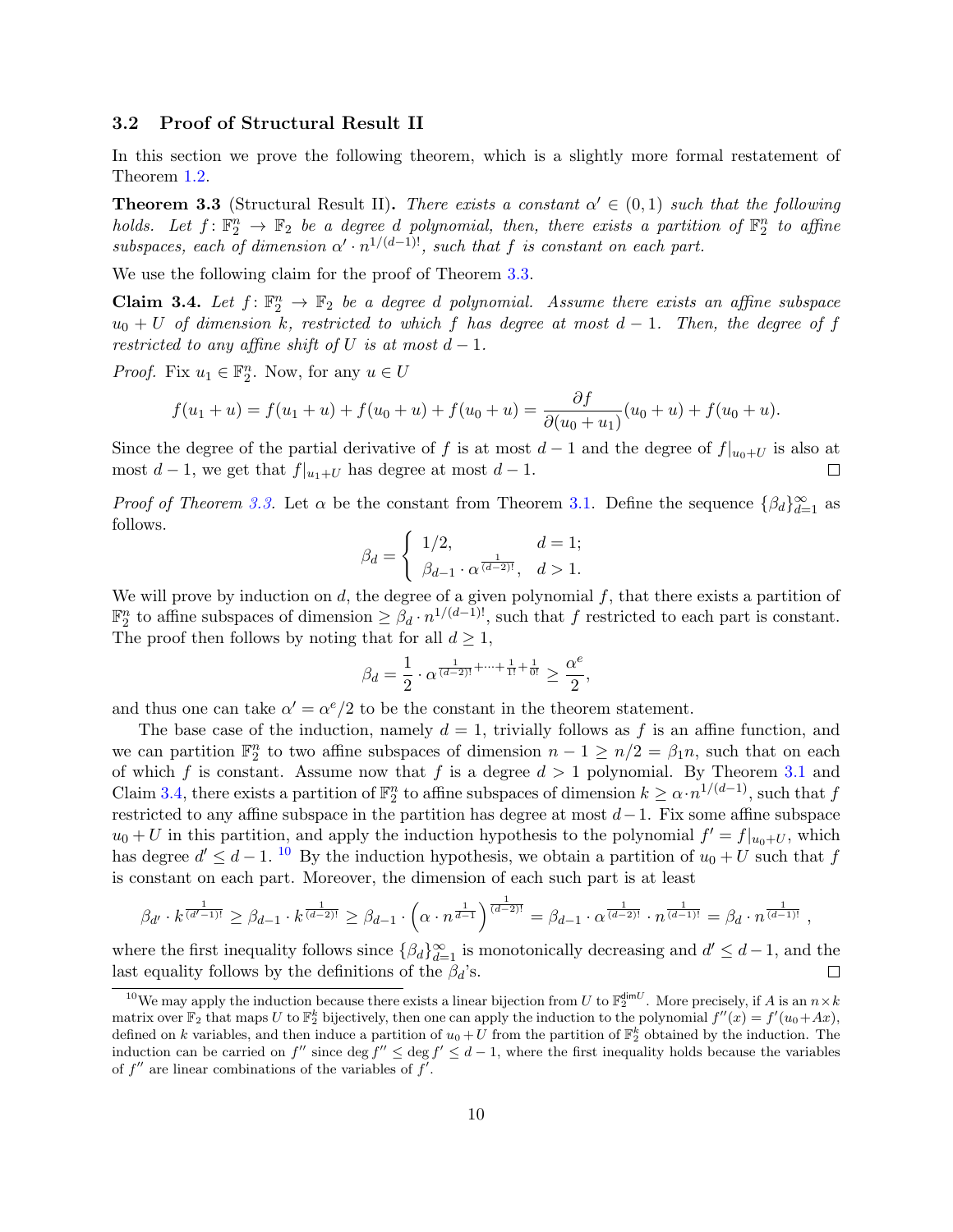#### <span id="page-12-0"></span>3.3 On the Tightness of Structural Result I

<span id="page-12-3"></span>**Theorem 3.5.** There exists a constant c such that the following holds. Let  $n, d$  be such that  $d \langle n/2 \rangle$ . There exists a degree d polynomial  $f: \mathbb{F}_2^n \to \mathbb{F}_2$ , such that for every affine subspace  $u_0 + U \subseteq \mathbb{F}_2^n$  of dimension  $k \geq cd \cdot n^{1/(d-1)}$ , bias $(f|_{u_0+U}) \leq 2^{-\Omega(k/d)}$ .

<span id="page-12-5"></span>To prove Theorem [3.5](#page-12-3) we apply the following lemma due to Ben-Eliezer, Hod and Lovett [\[BEHL09\]](#page-20-5). **Lemma 3.6** ([\[BEHL09\]](#page-20-5), Lemma 2). Fix  $\varepsilon > 0$  and let f be a random degree d polynomial <sup>[11](#page-12-4)</sup> for  $d \leq (1 - \varepsilon)n$ . Then,

$$
\Pr_f\left[\text{bias}(f) > 2^{-c_1 n/d}\right] \le 2^{-c_2\binom{n}{\le d}},
$$

where  $0 < c_1, c_2 < 1$  are constants depending only on  $\varepsilon$ .

*Proof of Theorem [3.5.](#page-12-3)* Let  $f: \mathbb{F}_2^n \to \mathbb{F}_2$  be a random polynomial of degree at most d. Fix an affine subspace  $u_0 + U \subseteq \mathbb{F}_2^n$  of dimension k. One can easily show that  $f|_{u_0+U}$  is equidistributed as a random polynomial on k variables, of degree at most d. Therefore, by Lemma [3.6,](#page-12-5)

$$
\Pr_f\left[\text{bias}(f|_{u_0+U}) > 2^{-c_1k/d}\right] \le 2^{-c_2\left(\frac{k}{\le d}\right)},
$$

where  $c_1, c_2$  are the constants from Lemma [3.6](#page-12-5) suitable for the (somewhat arbitrary) choice  $\varepsilon = 1/2$ . By taking the union bound over all  $\leq 2^n \cdot {2^n \choose k}$  $\mathbf{k}^{n}$ ) affine subspaces of  $\mathbb{F}_{2}^{n}$  of dimension k, it is enough to require that

$$
2^{-c_2\binom{k}{\leq d}}\cdot 2^n\cdot \binom{2^n}{k}<1
$$

so to conclude the proof of the theorem. It is easy to verify that one can choose c, as a function of  $c_2$ , such that the above equation does hold for k as defined in the theorem statement.  $\Box$ 

#### <span id="page-12-1"></span>3.4 Generalization of the Structural Results to Many Polynomials

<span id="page-12-2"></span>**Theorem 3.7** (Structural Result I for many polynomials). Let  $f_1, \ldots, f_t \colon \mathbb{F}_2^n \to \mathbb{F}_2$  be polynomials of degree  $d_1, \ldots, d_t$  respectively. Let k be the least integer satisfying the inequality

$$
n \leq k + \sum_{i=1}^{t} \sum_{j=0}^{d_i-1} (d_i - j) \cdot {k \choose j}.
$$

Then, for every  $u_0 \in \mathbb{F}_2^n$  there exists a subspace  $U \subset \mathbb{F}_2^n$  of dimension k, such that for all  $i \in [t]$ ,  $f_i$ restricted to  $u_0+U$  is a constant function. In particular, if  $d_1,\ldots,d_t \leq d$  then  $k = \Omega((n/t)^{1/(d-1)})$ . Moreover, for  $d \leq \log(n)/3$ ,  $k = \Omega(d \cdot (n/t)^{1/(d-1)})$ .

Proof. The proof is very similar to that of Theorem [3.1,](#page-9-2) so we only highlight the differences. As in the proof of Theorem [3.1,](#page-9-2) we may assume that  $f_1, \ldots, f_t$  evaluate to 0 at  $u_0$ . We build by induction an affine subspace  $u_0 + U$  on which all the t polynomials evaluate to 0. Given we already picked basis vectors  $\Delta_1, \ldots, \Delta_k$ , we consider the set A to be the following:

$$
A = \left\{ x \in \mathbb{F}_2^n \middle| \forall i \in t \ \forall S \subseteq [k], \ f_i \left( x + \sum_{j \in S} \Delta_j \right) = 0 \right\} \ .
$$

<span id="page-12-4"></span><sup>&</sup>lt;sup>11</sup>That is, every monomial of degree at most d appears in f with probability  $1/2$ , independently of all other monomials.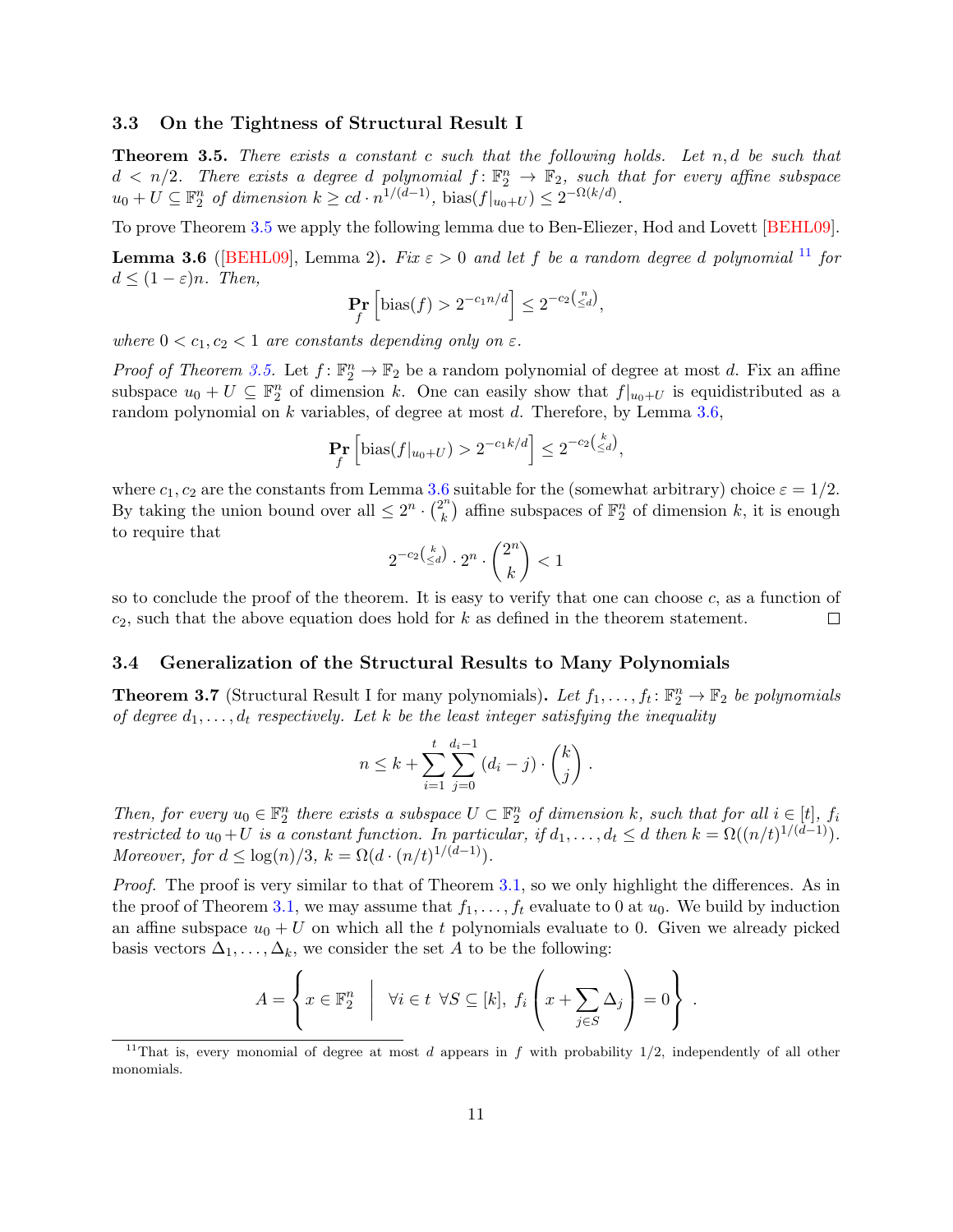As in the proof of Theorem [3.1,](#page-9-2) A can be written as the set of solutions to a single polynomial equation of degree

$$
D \le \sum_{i=1}^{t} \sum_{j=0}^{d_i - 1} (d_i - j) \cdot {k \choose j},
$$

and is non-empty as it contains  $u_0$ . By Claim [3.2,](#page-9-4)  $|A| \ge 2^{n-D}$ , and we can choose a new linearly independent  $\Delta_{k+1}$  as long as  $n - D > k$ , which completes the proof.  $\Box$ 

Similarly to the way we deduced Theorem [3.3](#page-11-2) from Theorem [3.1,](#page-9-2) one can deduce the following theorem from Theorem [3.7.](#page-12-2) We omit the proof.

<span id="page-13-2"></span>**Theorem 3.8** (Structural Result II for many polynomials). Let  $f_1, \ldots, f_t \colon \mathbb{F}_2^n \to \mathbb{F}_2$  be polynomials of degree at most d. Then, there exists a partition of  $\mathbb{F}_2^n$  to affine subspaces, each of dimension  $\Omega(n^{1/(d-1)!}/t^e)$ , such that  $f_1,\ldots,f_t$  are all constant on each part.

### <span id="page-13-0"></span>4 The Algorithmic Aspect

#### <span id="page-13-1"></span>4.1 Efficient Algorithm for Finding a Somewhat Large Subspace

<span id="page-13-3"></span>**Theorem 4.1.** Let  $f: \mathbb{F}_2^n \to \mathbb{F}_2$  be a polynomial of degree  $d \leq \log(n)/3$  given as a black-box. Then, there exists an algorithm that makes  $poly(n)$  queries to f, runs in time  $poly(n)$ , and finds an affine subspace U of dimension  $\Omega(d \cdot n^{1/(d-1)})$  such that  $\deg(f|_U) \leq d-1$ .

We obtain the following corollaries.

**Corollary 4.2.** There exists an algorithm that given a degree d polynomial  $f: \mathbb{F}_2^n \to \mathbb{F}_2$  as a black box, runs in poly(n)-time and finds an affine subspace of dimension  $\Omega(n^{1/(d-1)!})$  on which f is constant.

<span id="page-13-4"></span>**Corollary 4.3.** Let  $f: \mathbb{F}_2^n \to \mathbb{F}_2$  be a degree d polynomial given as a black-box, then there is a  $2^{n-k}\cdot \text{poly}(n)$ -time  $\text{poly}(n)$ -space algorithm, which partitions  $\mathbb{F}_2^n$  to affine subspace of dimension k on each of which f is constant, where  $k = \Omega(n^{1/(d-1)!})$ .

In particular, one can compute the number of satisfying assignments for f using Corollary [4.3.](#page-13-4) The proof of Theorem [4.1](#page-13-3) uses the following lemma.

<span id="page-13-5"></span>**Lemma 4.4.** Let  $f : \mathbb{F}_2^n \to \mathbb{F}_2$  be a degree d polynomial, and let U be a linear subspace with basis  $\Delta_1, \ldots, \Delta_k$ . Then,  $\deg(f|_U) \leq d-1$  if and only if  $f_S(0) = 0$  for all  $S \subseteq [k]$  of size d.

*Proof of Lemma [4.4.](#page-13-5)* As noted in the Preliminaries section, the degree of  $f|_U$  is equal to the degree of  $g: \mathbb{F}_2^k \to \mathbb{F}_2$  defined as  $g(y_1, \ldots, y_k) = f(\sum_{i=1}^k y_i \Delta_i)$ . Since  $\deg(g) \leq d$ , we may write  $g(y) =$  $\sum_{S\subseteq[k],|S|\leq d} a_S \cdot \prod_{i\in S} y_i$ , where  $a_S \in \mathbb{F}_2$  are constants. By Möbius inversion formula (Fact [2.1\)](#page-8-1),  $a_S = \sum_{T \subseteq S} g(1_T)$ . By the definition of g, we establish the relation  $a_S = \sum_{T \subseteq S} f(\sum_{i \in T} \Delta_i) =$  $f_S(0)$ . Hence,

$$
\deg(f|_U) \le d - 1 \quad \Leftrightarrow \quad \deg(g) \le d - 1
$$
  

$$
\Leftrightarrow \quad \forall S \subseteq [k] \quad \text{s.t.} \quad |S| = d, a_S = 0
$$
  

$$
\Leftrightarrow \quad \forall S \subseteq [k] \quad \text{s.t.} \quad |S| = d, fs(0) = 0,
$$

which completes the proof.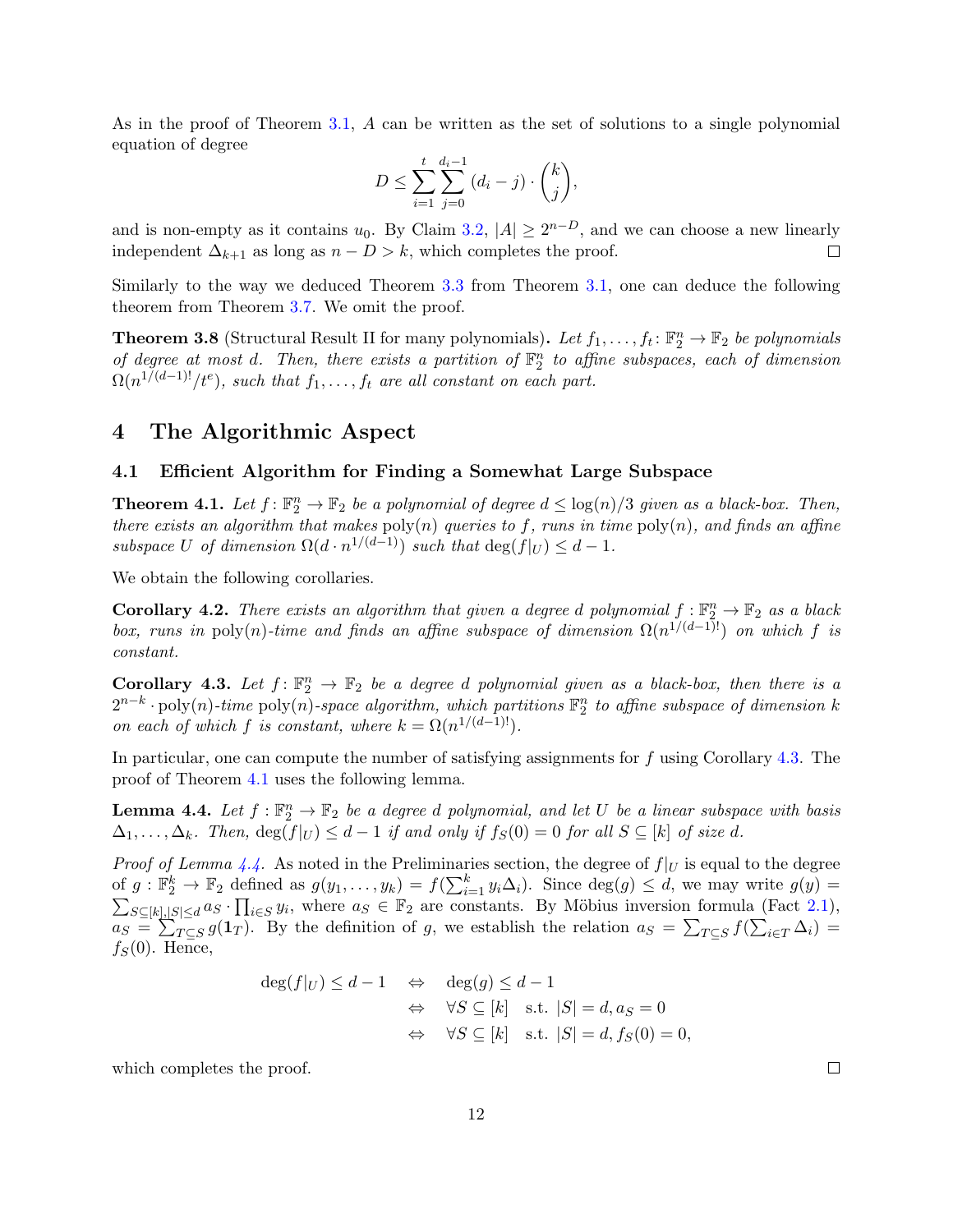*Proof of Theorem [4.1.](#page-13-3)* Similarly to the proof of Theorem [3.1,](#page-9-2) we find by induction basis vectors  $\Delta_1, \ldots, \Delta_k$  for the subspace U. We assume by induction that  $\deg(f|_U) \leq d-1$ , and we wish to find a new vector  $\Delta_{k+1}$ , linearly independent of  $\Delta_1, \ldots, \Delta_k$ , for which deg( $f|_{U'}$ )  $\leq d-1$ , where  $U' = \text{span}\{\Delta_1, \ldots, \Delta_{k+1}\}.$  We continue doing so as long as  $\binom{k}{d}$  $\binom{k}{d-1} + k < n$ .<sup>[12](#page-14-0)</sup>

By Lemma [4.4,](#page-13-5) for any set  $S \subseteq [k]$  of size d,  $f_S(0) = 0$ . We wish to find a new vector  $\Delta_{k+1}$ such that for all  $S \subseteq [k+1]$  of size d,  $f_S(0) = 0$ . It suffices to consider sets S of size d that contains  $k + 1$ , since the correctness for all other sets is implied by the induction hypothesis.

For sets S of size  $d-1$ ,  $f_S(x)$  is an affine function and can be written as  $f_S(x) = \langle \ell_S, x \rangle + c_S$ , where  $\ell_S \in \mathbb{F}_2^n$  and  $c_S \in \mathbb{F}_2$ . Let W be the linear subspace of  $\mathbb{F}_2^n$  spanned by  $\{\ell_S : S \subseteq [k], |S| = \ell_S\}$ d − 1}. Let  $\Delta_{k+1}$  be any vector orthogonal to W, and linearly independent of  $\Delta_1, \Delta_2, \ldots, \Delta_k$ . Since, dim $(W^{\perp}) = n - \dim(W) \geq n - {k \choose d}$  $\binom{k}{d-1}$ , which by our assumption is strictly bigger than k, such a vector  $\Delta_{k+1}$  exists. Let  $S \subseteq [k+1]$  be a set of size d that contains  $k+1$  and let  $S' = S \cap [k]$ , then

$$
f_S(0) = f_{S'}(0) + f_{S'}(\Delta_{k+1}) = \langle \ell_{S'}, 0 \rangle + c_{S'} + \langle \ell_{S'}, \Delta_{k+1} \rangle + c_{S'} = 0,
$$

where in the first equality we used the definitions of  $f<sub>S</sub>$  and  $f<sub>S'</sub>$ , and in the last equality we used the fact that  $\Delta_{k+1}$  is orthogonal to  $\ell_{S'}$ . Using Lemma [4.4](#page-13-5) we have shown that our choice of  $\Delta_{k+1}$ gives a linear subspace  $U' = \text{span}\{\Delta_1, \ldots, \Delta_{k+1}\}\$  for which  $f|_{U'}$  is of degree  $\leq d-1$ .

We now explain how to find, for any set S of size  $d-1$ , the affine function  $f_S(x)$  (that is,  $\ell_S$ and  $c_S$ ) by performing  $2^{d-1} \cdot (n+1)$  queries to f. As  $f_S$  is affine, knowing the values of  $f_S$  on the inputs  $0, e_1, e_2, \ldots, e_n$  determines  $\ell_S$  and  $c_S$ :  $c_S = f_S(0)$  and  $(\ell_S)_i = c_S + f_S(e_i)$  for  $i \in [n]$ . Each one of the values  $f_S(0), f_S(e_1), \ldots, f_S(e_n)$  can be computed using  $2^{d-1}$  queries to f, by the definition of  $f_s$ .

We now describe how can one efficiently find the vector  $\Delta_{k+1}$  given  $\Delta_1, \ldots, \Delta_k$ . Using Gaussian elimination we find a basis for  $W^{\perp}$ . We check for each basis vector if it is not in the span of  $\Delta_1, \ldots, \Delta_k$ ; after checking  $k + 1$  vectors we are promised to find such a vector. Next, we analyze the dimension of the subspace returned by the algorithm, the number of queries it makes to  $f$ , and the total running time.

Dimension of subspace: We abuse notation and denote by k the number of rounds in our algorithm, which is also the dimension of the subspace the algorithm returns. Since the algorithm stopped, we know that  $\binom{k}{d}$  $\binom{k}{d-1} + k \geq n$ . By a simple calculation, under the assumption that  $d \leq$  $\log(n)/3$  we get that  $k = \Theta(d \cdot n^{1/(d-1)})$ .

**Number of queries:** Overall through the k rounds of the algorithm we query f on all vectors of the form  $v + \sum_{i \in T} \Delta_i$  for  $v \in \{0, e_1, \ldots, e_n\}$  and  $T \subseteq [k]$  of size  $\leq d-1$ . Hence, if we make sure not to query f more than once on the same point, the number of queries is  $(n+1) \cdot \binom{k}{d}$  $\left(\frac{k}{d-1}\right)$  which is at most  $O(n^2)$  for  $d \leq \log(n)/3$ .

**Running time:** The total running time per round is  $O(n^3)$  since we perform Gaussian elimination to calculate the basis for  $W^{\perp}$ , and another Gaussian elimination to check which of the first  $k+1$ vectors of this basis is not in span $\{\Delta_1, \ldots, \Delta_{k+1}\}.$  In addition, in each round we calculate the linear functions  $\ell_S$ , but this only takes  $O(n^2 \cdot 2^d)$  time, which is negligible compared to  $O(n^3)$  under the assumption that  $d \leq \log(n)/3$ . Therefore, the total running time is  $O(n^3 \cdot k)$ .  $\Box$ 

<span id="page-14-0"></span> $12$ Note that this is slightly better than the expression we had in Theorem [3.1.](#page-9-2)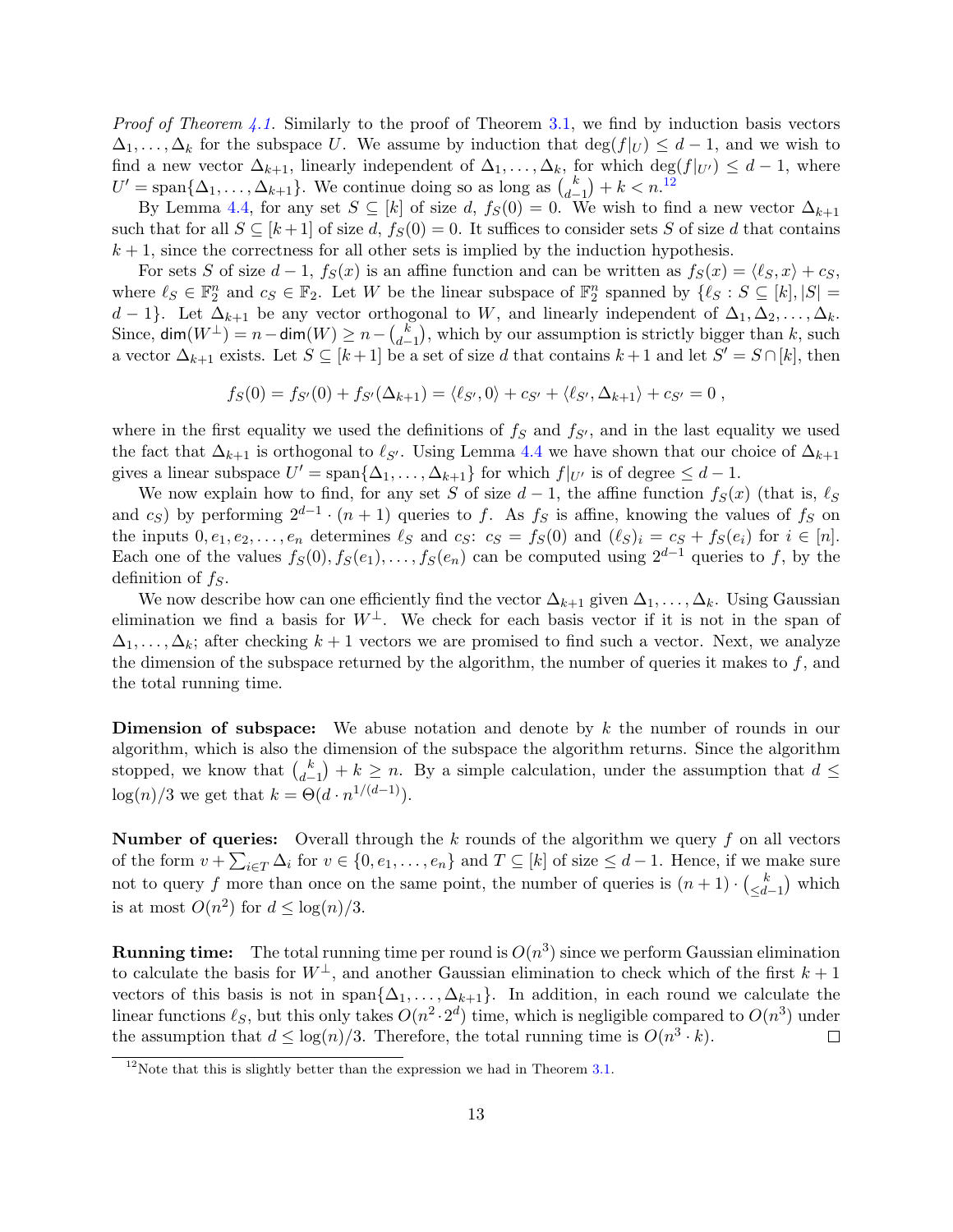#### <span id="page-15-0"></span>4.2 Subexponential-Time Algorithm for Finding an Optimal Subspace

<span id="page-15-1"></span>**Theorem 4.5.** There exist constants  $\alpha \in (0,1)$  and  $\beta > 0$  such that the following holds. There exists an algorithm that given  $f: \mathbb{F}_2^n \to \mathbb{F}_2$ , a degree d polynomial (as a list of monomials), where  $3 \leq d \leq \log(n)/3$ , and  $u_0 \in \mathbb{F}_2^n$  as inputs, finds an affine subspace  $u_0 + U$  of dimension  $\Omega(k(n,d))$ , restricted to which f is constant. The running time of the algorithm is  $2^{\beta \cdot n^{(d-2)/(d-1)}} \cdot \text{poly}(n^d)$  time, and it uses  $\text{poly}(n^d)$  space.

*Proof.* We follow the proof of Theorem [3.1.](#page-9-2) Again, we may assume  $f(u_0) = 0$ . Given the previously chosen vectors  $\Delta_1, \ldots, \Delta_k$  such that f is the constant 0 on  $u_0 + \text{span}\{\Delta_1, \ldots, \Delta_k\}$ , we show how to find a new vector  $\Delta_{k+1}$  which is linearly independent of  $\Delta_1, \ldots, \Delta_k$ , such that f is constantly zero on  $u_0$  + span $\{\Delta_1,\ldots,\Delta_{k+1}\}.$  The set A is the set of solutions to the following set of polynomial equations:

$$
\{f_S(x) = 0 \; : \; S \subseteq [k], |S| \leq d - 1\},\,
$$

and by our assumptions,  $u_0$  is a solution to all of these equations. By treating the polynomial f as a formal sum of monomials we can calculate each  $f<sub>S</sub>$  in poly $(n<sup>d</sup>)$  time. Given y which is a solution to this set of equations, if  $\Delta_{k+1} := y - u_0$  is linearly independent of  $\Delta_1, \ldots, \Delta_k$  then we have achieved our goal. It is therefore enough to find more than  $2<sup>k</sup>$  different solutions to this set of equations, in order to guarantee that for one of them  $y - u_0$  will be linearly independent of the previous  $\Delta_i$ 's. In order to do so, we partition the set of equations into the set of linear equations and the set of non-linear equations:

$$
L = \{ f_S(x) = 0 : S \subseteq [k], |S| \le d - 1, \deg(f_S) = 1 \};
$$
  

$$
NL = \{ f_S(x) = 0 : S \subseteq [k], |S| \le d - 1, \deg(f_S) > 1 \}.
$$

Let  $m = \sum_{f_S \in NL} \deg(f_S)$ . Since we know  $u_0$  is a solution to all equations in  $L \cup NL$ , we can impose new linear equations which hold for  $u_0$ , keeping the system consistent. More specifically, we define a new set L', which initially is equal to L, and iteratively add equations of the form  $\{x_i = (u_0)_i\}$ to L' until  $\dim(L') = n - m - k - 1$ . <sup>[13](#page-15-2)</sup>

The set of solutions to both  $L'$  and  $NL$  is non-empty as it contains  $u_0$ . Furthermore, the sum of the degrees of equations in  $L' \cup NL$  is exactly  $(n - m - k - 1) + m = n - k - 1$ . Therefore, by Claim [3.2,](#page-9-4) there are at least  $2^{k+1}$  solutions to the equations in  $L' \cup NL$ , which guarantees that one of the solutions will yield a new vector  $\Delta_{k+1}$ , linearly independent of  $\Delta_1, \ldots, \Delta_k$ .

Next, we show how to find all solutions to the equations in  $L' \cup NL$ . We find a basis for the set of solutions to  $L'$  using Gaussian elimination, and iterate over all vectors in the affine subspace this basis spans. For each vector  $x$  in this affine subspace we verify that all the equations in  $NL$  are satisfied by x. The running time of this process is  $O(2^{n-\dim(L')}\cdot |NL| \cdot n^d)$ , which is  $O(2^{m+k}\cdot n \cdot n^d)$ .

As  $m \leq \sum_{i=0}^{d-2} (d-i) \cdot {k \choose i}$  $\binom{k}{i}$ , an elementary calculation shows that for  $k \leq \frac{d}{2e}$  $\frac{d}{2e} \cdot n^{1/(d-1)}$  and  $3 \leq d \leq \log(n)/3$  we have  $m + k \leq \beta \cdot n^{(d-2)/(d-1)}$  for some universal constant  $\beta$ . Thus, the total running time of the algorithm is  $2^{\beta \cdot n^{(d-2)/(d-1)}} \cdot \text{poly}(n^d)$ . The algorithm uses  $O(|NL| \cdot n^d)$  space to store and manipulate the polynomials  $f_S$ . In addition,  $O(n^2)$  space is used to perform the Gaussian elimination. Overall the space used by the algorithm is  $O(n^{d+1})$ .  $\Box$ 

<span id="page-15-2"></span> $13\text{We add these constraints as concentrating at finding a solution of this form (that is, a solution that satisfies all }$ equations in  $L' \cup NL$  rather than only the equations in  $L \cup NL$ ) is easier from the computational aspect.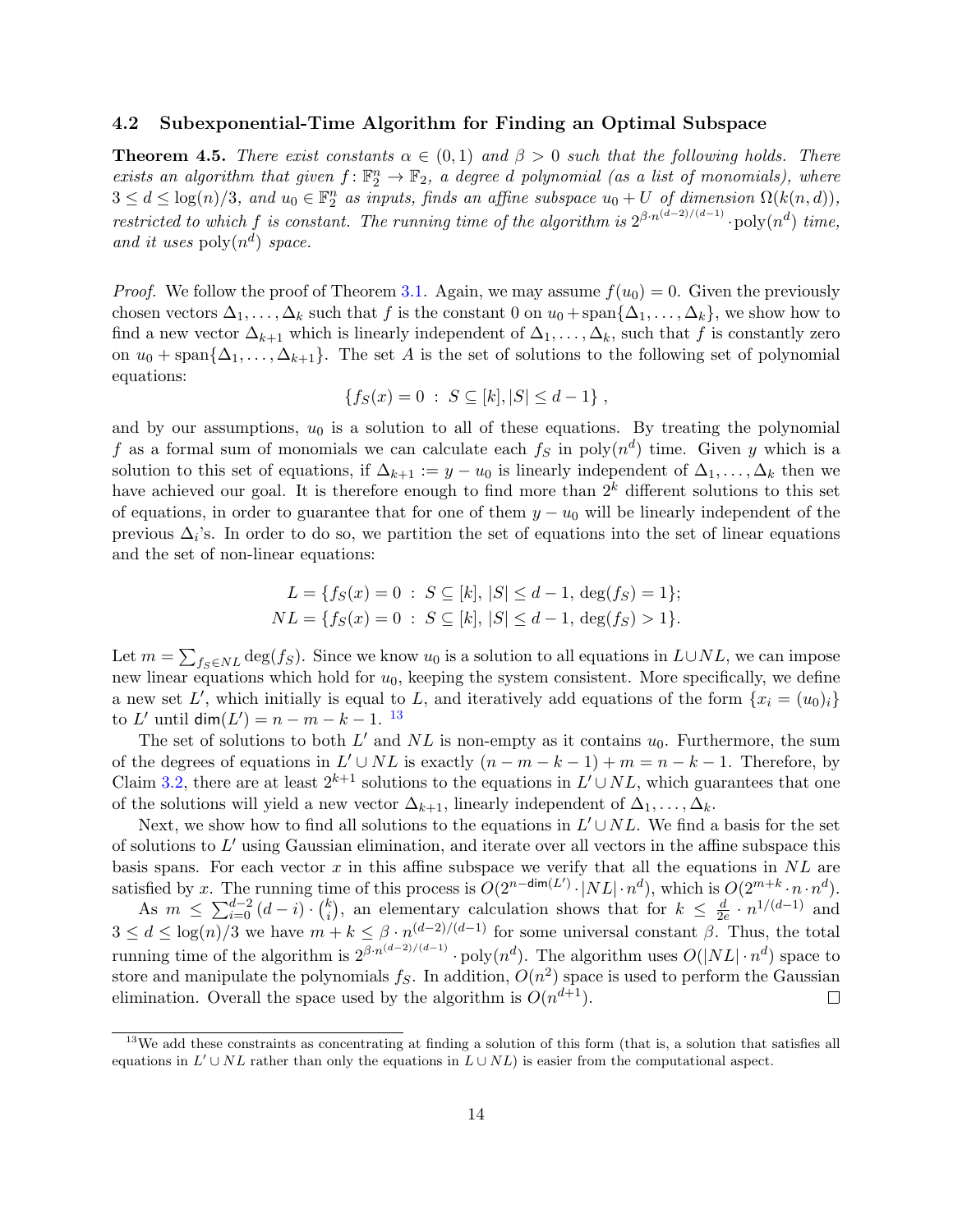## <span id="page-16-0"></span>5 Extractors and Dispersers for Varieties over  $\mathbb{F}_2$

We start this section by proving Theorem [1.3.](#page-4-0)

*Proof of Theorem [1.3.](#page-4-0)* Let  $g_1, \ldots, g_t: \mathbb{F}_2^n \to \mathbb{F}_2$  be degree d polynomials. By Theorem [3.8,](#page-13-2) there exists a partition of  $\mathbb{F}_2^n$  to affine subspaces  $P_1, \ldots, P_\ell$ , each of dimension  $\Omega(n^{1/(d-1)!}/t^e)$ , such that  $g_j |_{P_i}$  is constant for all  $i \in [\ell]$  and  $j \in [t]$ . Since f is an affine extractor for such dimension, with bias  $\varepsilon$ , then for all  $i \in [\ell]$  it holds that

<span id="page-16-2"></span>
$$
\left| \mathop{\mathbf{E}}_{x \sim P_i} \left[ (-1)^{f(x)} \right] \right| \le \varepsilon. \tag{5.1}
$$

Let  $I \subseteq [\ell]$  be the set of indices of affine subspaces in the partition such that  $i \in I$  if and only if  $g_i |_{P_i} = 0$  for all  $j \in [t]$ . In other words, we consider the partition of  $\mathbf{V}(g_1, \ldots, g_t)$  to affine subspaces, induced by the partition of  $\mathbb{F}_2^n$  to  $P_1, \ldots, P_\ell$ . Then,

$$
\left|\mathop{\mathbf{E}}_{x \sim \mathbf{V}(g_1,\ldots,g_t)} \left[(-1)^{f(x)}\right]\right| = \left|\mathop{\mathbf{E}}_{i \sim I} \mathop{\mathbf{E}}_{x \sim P_i} \left[(-1)^{f(x)}\right]\right| \leq \mathop{\mathbf{E}}_{i \sim I} \left|\mathop{\mathbf{E}}_{x \sim P_i} \left[(-1)^{f(x)}\right]\right| \leq \varepsilon,
$$

where the last inequality follows by Equation  $(5.1)$ .

We now give a formal statement and proof for the reduction from extractors for varieties to affine extractors, which does not depend on the number of polynomials defining the variety, but rather on the variety size.

<span id="page-16-1"></span>**Theorem 5.1.** For every  $d \in \mathbb{N}$  and  $\delta, \rho \in (0, 1)$  the following holds. Let  $f: \mathbb{F}_2^n \to \mathbb{F}_2$  be an affine extractor for dimension  $\Omega(n^{1/(d-1)l}/\ell^e)$  with bias  $\varepsilon$ , where  $\ell = \log(2/(\rho\delta))$ . Then, f is an extractor with bias  $\varepsilon + \delta$  for varieties with density at least  $\rho$  (i.e., size at least  $\rho \cdot 2^n$ ), that are the common zeros of any degree (at most) d polynomials.

*Proof.* Let  $g_1, \ldots, g_t: \mathbb{F}_2^n \to \mathbb{F}_2$  be degree (at most) d polynomials. First, we prove the existence of  $\ell$  polynomials  $h_1, \ldots, h_\ell : \mathbb{F}_2^n \to \mathbb{F}_2$ , each of degree at most d, with a variety that approximates  $\mathbf{V}(g_1, \ldots, g_t)$ . More precisely,

<span id="page-16-3"></span>
$$
\mathbf{V}(g_1,\ldots,g_t) \subseteq \mathbf{V}(h_1,\ldots,h_\ell) \quad \text{and} \quad \Pr_{x \sim \mathbb{F}_2^n}[x \in \mathbf{V}(h_1,\ldots,h_\ell) \setminus \mathbf{V}(g_1,\ldots,g_t)] \le 2^{-\ell},\tag{5.2}
$$

The proof of this claim follows by a standard argument, like the one that appears in [\[Raz87,](#page-21-13) [Smo87\]](#page-21-14). Let  $S_1, \ldots, S_\ell$  be random sets of [t] defined as follows. For each  $i \in [\ell]$ , independently, an element of  $[t]$  is contained in  $S_i$  with probability 1/2, independently of all other elements in  $[t]$ . For each  $i \in [\ell],$  define the (random) polynomial

$$
H_i(x) = \sum_{j \in S_i} g_j(x),
$$

where the summation is taken over  $\mathbb{F}_2$ . Clearly, if  $x \in \mathbf{V}(g_1, \ldots, g_t)$  then  $H_i(x) = 0$  with probability 1 (where the probability is taken over  $S_1, \ldots, S_\ell$ ). Otherwise, for each  $i \in [\ell], \Pr[H_i(x) = 0] = 1/2$ . By an averaging argument, one can fix  $S_1, \ldots, S_\ell$  and obtain fixed polynomials  $h_1, \ldots, h_\ell$ , of degree at most d, that satisfy the conditions in Equation [\(5.2\)](#page-16-3).

 $\Box$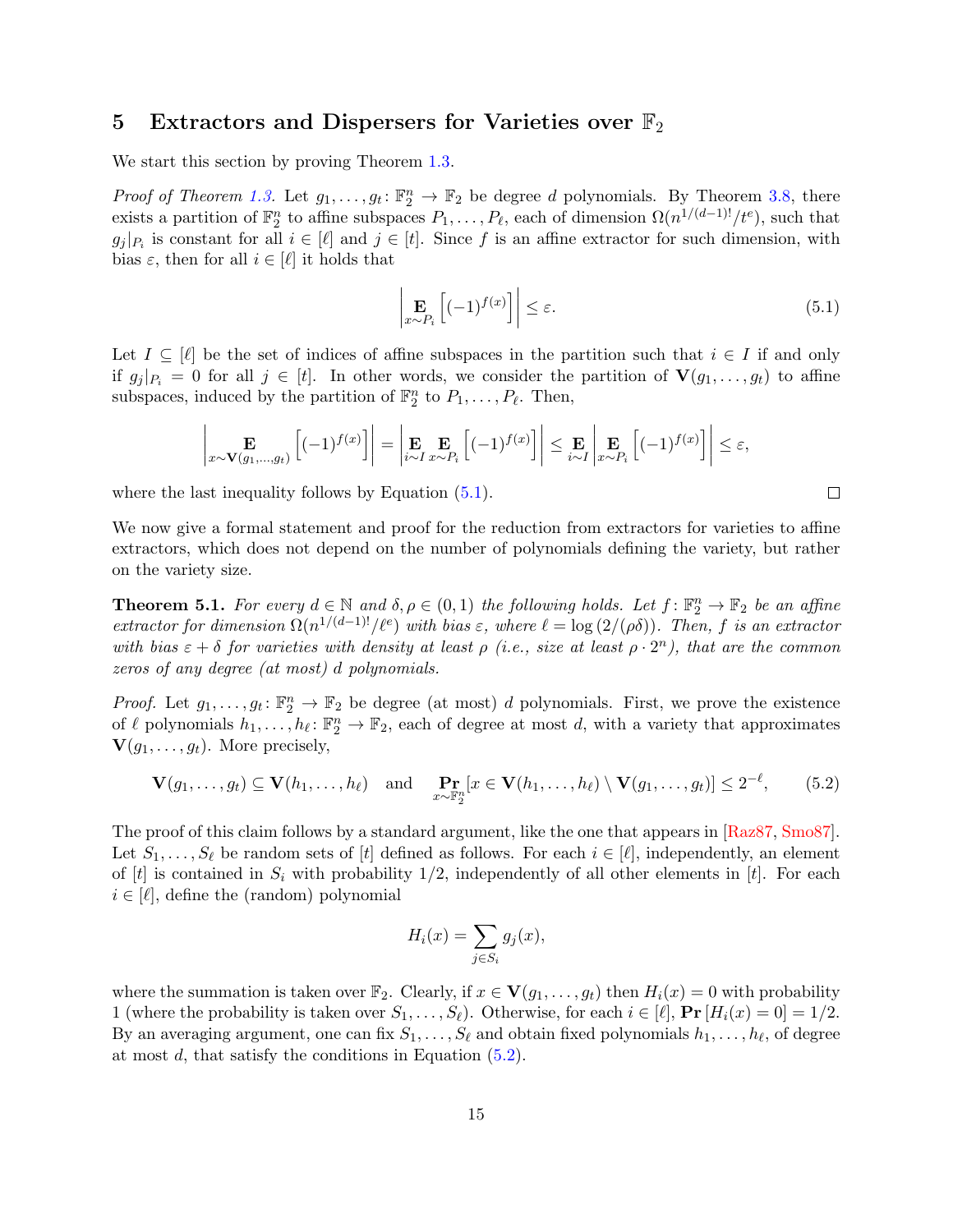Since f is an affine extractor with bias  $\varepsilon$  for dimension  $\Omega(n^{1/(d-1)!}/\ell^e)$ , we can apply Theorem [1.3](#page-4-0) and get that f is an extractor with bias  $\varepsilon$  for  $V(h_1, \ldots, h_\ell)$ . Therefore,

$$
\varepsilon \cdot |\mathbf{V}(h_1,\ldots,h_\ell)| \geq \left| \sum_{x \in \mathbf{V}(h_1,\ldots,h_\ell)} (-1)^{f(x)} \right|
$$
  
\n
$$
\geq \left| \sum_{x \in \mathbf{V}(g_1,\ldots,g_t)} (-1)^{f(x)} \right| - \left| \sum_{x \in \mathbf{V}(h_1,\ldots,h_\ell) \setminus \mathbf{V}(g_1,\ldots,g_t)} (-1)^{f(x)} \right|
$$
  
\n
$$
\geq \left| \sum_{x \in \mathbf{V}(g_1,\ldots,g_t)} (-1)^{f(x)} \right| - 2^{n-\ell},
$$

and so

$$
\mathop{\mathbf{E}}_{x \sim \mathbf{V}(g_1,\ldots,g_t)} \left[ (-1)^{f(x)} \right] \le \frac{\varepsilon \cdot |\mathbf{V}(h_1,\ldots,h_\ell)| + 2^{n-\ell}}{|\mathbf{V}(g_1,\ldots,g_t)|} \le \varepsilon + 2 \cdot \frac{2^{-\ell}}{\rho}
$$

By our choice of  $\ell$ , f has bias at most  $\varepsilon + \delta$  on  $\mathbf{V}(g_1, \ldots, g_t)$ , as claimed.

The following theorem states an analog reduction from dispersers for varieties to affine dispersers.

<span id="page-17-1"></span>**Theorem 5.2.** Let  $f: \mathbb{F}_2^n \to \mathbb{F}_2$  be an affine disperser for dimension  $\Omega((n/t)^{1/(d-1)})$ . Then, f is a disperser for varieties that are the common zeros of any t polynomials of degree at most d.

*Proof.* Let  $g_1, \ldots, g_t: \mathbb{F}_2^n \to \mathbb{F}_2$  be degree (at most) d polynomials. Let  $u_0 \in \mathbf{V}(g_1, \ldots, g_t)$  (if  $\mathbf{V}(g_1,\ldots,g_t) = \emptyset$ , there is nothing to prove). By Theorem [3.7,](#page-12-2) there exists a subspace U of dimension  $\Omega((n/t)^{1/(d-1)})$  such that  $u_0+U \subseteq V(g_1,\ldots,g_t)$ . The proof then follows as f is an affine disperser for dimension  $\Omega((n/t)^{1/(d-1)})$ .  $\Box$ 

In [\[Sha11\]](#page-21-5) (Theorem 1.2), an explicit construction of an affine disperser  $f: \mathbb{F}_2^n \to \mathbb{F}_2$  for dimension  $2^{\log^{0.9} n}$  is given. Theorem [1.4](#page-4-2) readily follows by Theorem [5.2](#page-17-1) as indeed, one only needs to make sure that  $(n/t)^{1/(d-1)} = \Omega(2^{\log^{0.9} n}).$ 

## <span id="page-17-0"></span>6 From Affine Dispersers to Affine Extractors

To prove Theorem [1.5,](#page-5-0) we use the following theorem of Kaufman and Lovett [\[KL08\]](#page-21-6).

<span id="page-17-2"></span>**Theorem 6.1** ([\[KL08\]](#page-21-6)). Let  $f: \mathbb{F}^n \to \mathbb{F}$  be a degree (at most) d polynomial with bias( $f$ )  $\geq \delta$ . Then, there exist  $c = c(d, \delta)$  polynomials  $f_1, \ldots, f_c$  of degree at most  $d-1$  such that  $f = G(f_1, \ldots, f_c)$ , for some function  $G : \mathbb{F}^c \to \mathbb{F}$ .

*Proof of Theorem [1.5.](#page-5-0)* We show by a counter-positive argument that if f is not an affine extractor for dimension k' with bias  $\delta$ , then f is not an affine disperser for dimension k. Let  $f : \mathbb{F}_2^n \to \mathbb{F}_2$ be a function which is not an affine extractor for dimension  $k'$  with bias  $\delta$ . Then, there exists an affine subspace  $u_0 + U$ , with  $\dim(U) = k'$  such that  $\text{bias}(f|_{u_0+U}) > \delta$ . Let  $u_1, \ldots, u_{k'}$  be a basis for U and let  $g: \mathbb{F}_2^{k'} \to \mathbb{F}_2$  be the function defined by  $g(y_1, \ldots, y_{k'}) = f(u_0 + \sum_{i=1}^{k'} u_i \cdot y_i)$ . Then, g is a biased polynomial of degree  $\leq d$ . Applying Theorem [6.1](#page-17-2) to g, we can write it as  $G(g_1, \ldots, g_c)$ , where the  $g_i$ 's are of degree at most  $d-1$ , and  $c = c(d, \delta)$  as defined in Theorem [6.1.](#page-17-2)

 $\Box$ 

.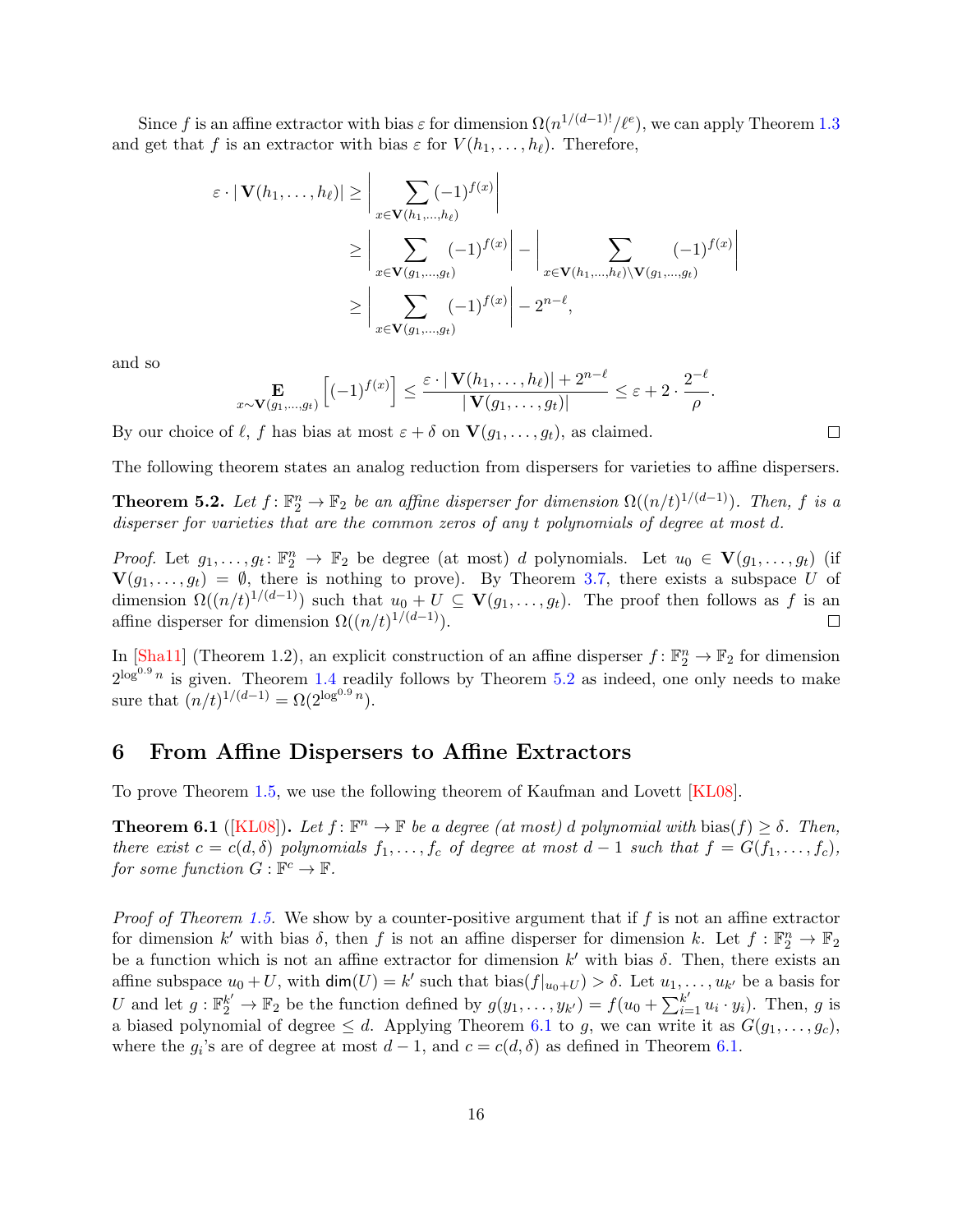By Theorem [3.7,](#page-12-2) there is an affine subspace W of  $\mathbb{F}_2^{k'}$  with dimension  $\alpha \cdot (k'/c)^{1/(d-2)}$  for which all the  $g_i$ 's are constant, for some constant  $\alpha > 0$ . In particular  $g|_W$  is constant, which implies that there exists a subspace of  $\mathbb{F}_2^n$ , with the same dimension, on which the original function f is constant. Taking  $k' = k^{d-2} \cdot \frac{c(d,\delta)}{\alpha^{d-2}}$  completes the proof.  $\Box$ 

For degree 3 and 4, we rely on stronger results from [\[HS10\]](#page-21-3). Although degree 3 was treated in [\[BSK12\]](#page-20-2), we present it here for completeness.

<span id="page-18-2"></span>**Theorem 6.2.** Let  $f: \mathbb{F}_2^n \to \mathbb{F}_2$  be an affine disperser for dimension k of degree d. If  $d = 3$  then f is an affine extractor for dimension  $k' = k + O(\log(1/\delta)^2)$  with bias  $\delta$ . If  $d = 4$  then f is an affine extractor for dimension  $k' = k \cdot \text{poly}(1/\delta)$  with bias  $\delta$ .

*Proof.* As in the proof of Theorem [1.5,](#page-5-0) it is enough to show that if g is a degree 3 or 4 polynomial over  $\mathbb{F}_2$  with k' variables and bias  $\geq \delta$  then there exists a subspace of dimension k on which g is constant. We consider the two cases deg( $f$ ) = 3, 4 separately.

**Cubic** (deg(g) = 3). Implicit in [\[HS10\]](#page-21-3), any polynomial of degree 3 with bias  $\geq \delta$ , in particular g, can be represented as  $\sum_{i=1}^r \ell_i(x) \cdot q_i(x) + q_0(x)$  where the  $\ell_i$ 's are linearly independent linear functions (with no constant term),  $\deg(q_i) \leq 2$  and  $r = O(\log^2(1/\delta))$ . Restricting to the subspace W defined by  $\{x : \ell_i(x) = 0\}$  reduces the degree of g to at most 2, and by Claim [3.4,](#page-11-1) this is also true for any coset of this subspace. By averaging, there is a coset on which bias $(g|_{w+W}) \ge \delta$ . By Dickson's theorem [\[Dic01\]](#page-21-1), there is an affine subspace  $w' + W'$  of  $w + W$  of co-dimension  $O(\log(1/\delta))$ on which g is constant. Setting  $k' = k + O(\log^2(1/\delta))$  ensures that  $\dim(W')$  is at least k.

**Quartic,**  $(\deg(q) = 4)$ . Theorem 4 in [\[HS10\]](#page-21-3) states that any polynomial of degree 4 with bias  $\geq \delta$ , in particular g, can be represented as  $\sum_{i=1}^r \ell_i(x) \cdot g_i(x) + \sum_{i=1}^r q_i(x) \cdot q'_i(x) + g_0(x)$  where  $deg(\ell_i) \leq 1, deg(q_i) \leq 2, deg(q_i) \leq 2, deg(g_i) \leq 3$  and  $r = poly(1/\delta)$ . By Theorem [3.7,](#page-12-2) there exists a subspace W of dimension  $\Omega(n/r)$  on which all  $\ell_i$ 's,  $q_i$ 's and  $q_i$ 's are constants. By Claim [3.4,](#page-11-1) in any coset of W the degrees of  $\ell_i$ ,  $q_i$  and  $q'_i$  for  $i = 1, \ldots, r$  are decreased by at least 1, hence  $g|_{w+W}$ is of degree at most 3 for any coset  $w+W$ . Since bias $(g) \ge \delta$ , by averaging there is a coset on which bias $(g|_{w+W}) \ge \delta$ . Using the earlier case of biased cubic polynomials, there is an affine subspace  $w' + W'$  of dimension  $\Omega(n/r) - O(\log^2(1/\delta))$  on which g is constant. Setting  $k' = k \cdot \text{poly}(1/\delta)$ ensures that the dimension of  $W'$  is at least k.  $\Box$ 

## <span id="page-18-0"></span>7  $AC^0[\oplus]$  Circuits and Affine Extractors / Dispersers

In Section [7.1](#page-18-1) we (easily) derive lower bounds on the dimension for which an  $AC^0$  circuit can be affine disperser. In Section [7.2](#page-19-0) we prove that a depth 2  $AC^0[\oplus]$  circuit on n inputs cannot compute an affine disperser for dimension  $n^{o(1)}$ . We do so by a reduction to Theorem [3.1.](#page-9-2)

## <span id="page-18-1"></span>7.1 AC<sup>0</sup> Circuits Cannot Compute Affine Dispersers for Dimension  $o(n/\text{polylog}(n))$

The next lemma, following Håstad's work [Hås86], appears in [\[BS90\]](#page-20-7).

<span id="page-18-3"></span>**Lemma 7.1** ([\[BS90\]](#page-20-7), Corollary 3.7, restated). Let  $f: \mathbb{F}_2^n \to \mathbb{F}_2$  be a function computable by a depth d and size s Boolean circuit. Then, there is a restriction  $\rho$  leaving  $\frac{n}{10(10 \log(s))^{d-2}} - \log(s)$  variables alive, under which  $f|_{\rho}$  is constant.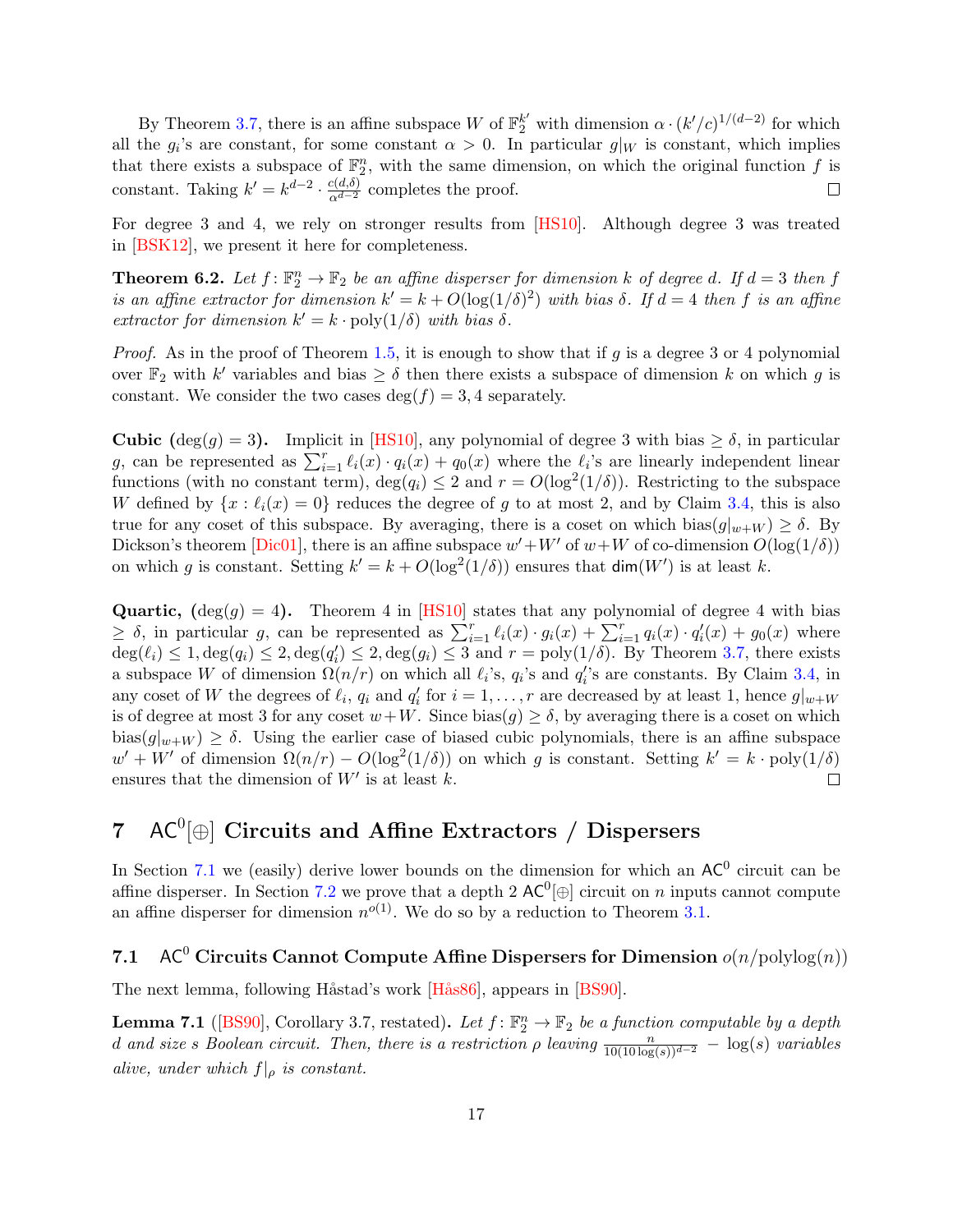Lemma [7.1](#page-18-3) readily implies the following corollary.

<span id="page-19-1"></span>**Corollary 7.2.** Let  $f: \mathbb{F}_2^n \to \mathbb{F}_2$  be a function computable by a Boolean circuit of depth d and size s. Then, f cannot be a bit fixing disperser (and, in particular, f cannot be an affine disperser) for  $min\text{-}entropy \; k < \frac{n}{10(10\log(s))^{d-2}} - \log(s).$ 

## <span id="page-19-0"></span>7.2 Depth 2  $AC^0[\oplus]$  Circuits Cannot Compute Good Affine Dispersers

As mentioned in the introduction, to prove Theorem [1.7,](#page-6-0) one only needs to prove Lemma [1.6.](#page-5-2)

*Proof of Lemma [1.6.](#page-5-2)* During the proof we will exploit the fact that if a function f on n inputs is an affine disperser for dimension k, then fixing the values of  $m$  inputs or even the values of  $m$  linear functions on the inputs, one gets an affine disperser on  $n - m$  inputs for the same dimension k.

We assume that the top gate is an XOR gate. Afterwards we justify this assumption by showing that if the top gate is not an  $XOR$  gate, then the circuit C could not have computed an affine disperser with the claimed parameters to begin with.

Note that one might as well assume that there are no XOR gates at the bottom level. Indeed, assume there are t XOR gates at the bottom level, and denote by  $\ell_1, \ldots, \ell_t$  the linear functions computed by these gates, respectively. Define the linear function  $\ell = \ell_1 \oplus \cdots \oplus \ell_t$ . Note that if  $\ell$ is the constant 1 then by removing all the t gates from  $C$  and wiring the constant 1 as an input to the top gate, one gets an equivalent circuit with no XOR gates at the bottom layer. Assume therefore that  $\ell$  is not the constant 1. Then, by removing all the XOR gates at the bottom layer, we get a circuit, with no XOR gates at the bottom layer, that is equivalent to the original circuit on the affine subspace  $\{x : \ell(x) = 0\}$ . Hence, the resulting circuit is an affine disperser on  $n - 1$ inputs for dimension k.

We perform a random restriction to all variables, leaving a variable alive with probability  $p = \frac{1}{4}$  $\frac{1}{4\sqrt{n}}$  and otherwise setting the value of a variable uniformly and independently at random. We show that the restriction shrinks all OR, AND gates to have fan-in smaller than  $2d$  with positive probability. We consider AND gates, but our arguments may be carried to OR gates similarly. The restriction shrinks every AND gate in the following way: if one of the literals which is an input to the AND gate is false under the restriction, the AND gate is eliminated. Otherwise, the AND gate shrinks to be the AND of all the remaining live variables. We wish to bound the probability that each AND gate is of fan-in greater than 2d after the restriction. Let m be the fan-in of the AND gate before the restriction, and  $m'$  its fan-in afterwards. We have

$$
\Pr[m' \ge 2d] = \sum_{i=2d}^{m} {m \choose i} \cdot p^i \cdot \left(\frac{1-p}{2}\right)^{m-i} \le \sum_{i=2d}^{m} {m \choose i} \cdot p^i \cdot (1/2)^{m-i} = (1/2)^m \cdot \sum_{i=2d}^{m} {m \choose i} \cdot (2p)^i.
$$

Since 2p is smaller than 1, the right hand side of the above inequality is at most  $(1/2)^m \cdot 2^m \cdot (2p)^{2d} =$  $(2p)^{2d}$ . Thus,  $Pr[m' \geq 2d] \leq (2p)^{2d}$ . By our choice of parameter p, this is at most  $1/(4n)^d$ . By union bound over all  $\leq n^d$  AND and OR gates, with probability at least  $1 - 1/4^d \geq 3/4$  over the random restrictions, the fan-in of all AND and OR gates, under the restriction, is smaller than 2d. Furthermore, by Chernoff bound, with probability greater than 1/2 over the random restrictions, Turnermore, by Chernon bound, with probability greater than  $1/2$  over the random restrictions,<br>the number of surviving variables is at least  $\sqrt{n}/5$ . Therefore, there exists a restriction where the number of surviving variables is at least  $\sqrt{n}/5$ . Therefore, there exists a restriction where the number of surviving variables is  $\sqrt{n}/5$  and all AND and OR gates in the resulting circuit, under the restriction, have fan-in smaller than 2d. Expressing the resulting circuit as a polynomial over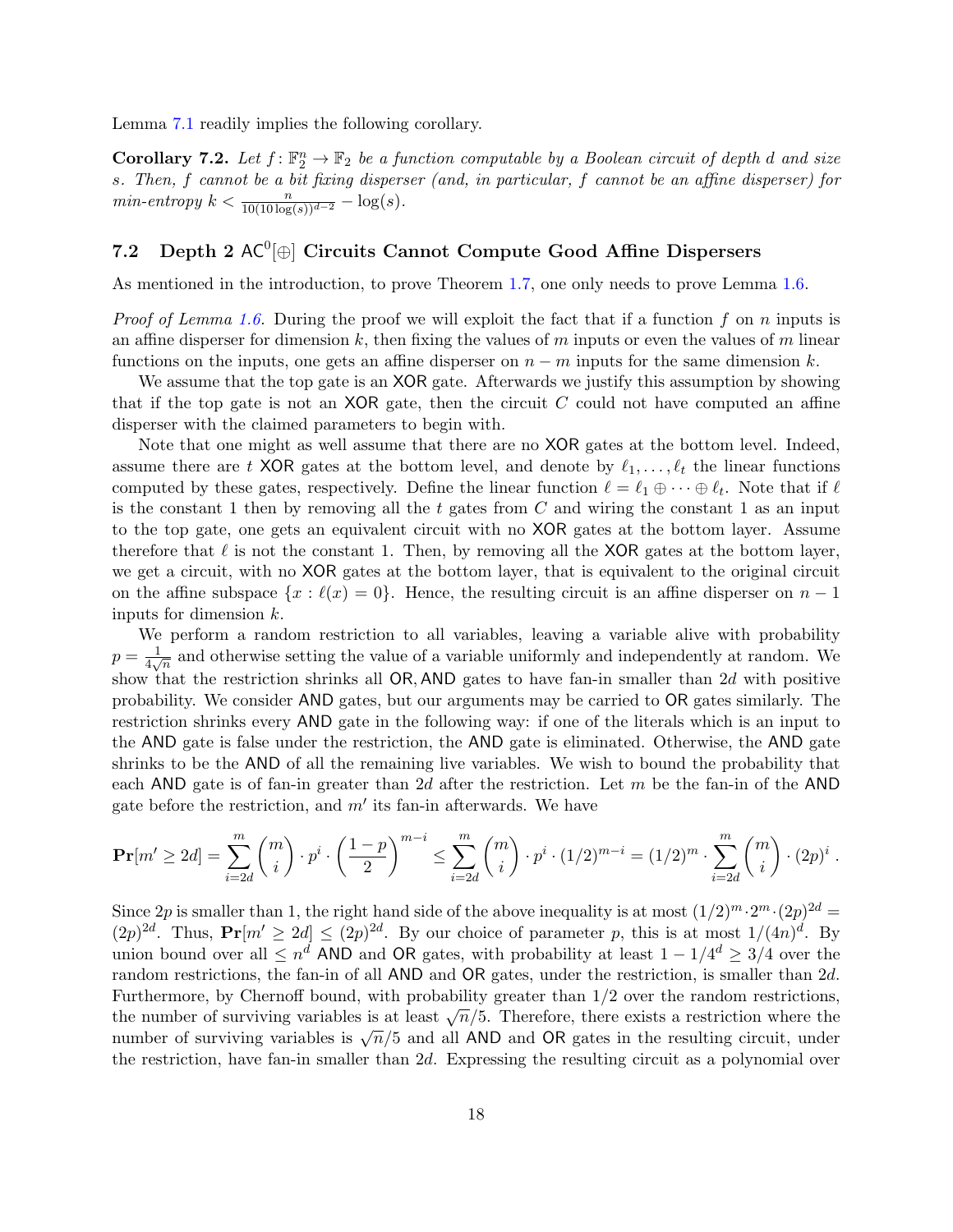$\mathbb{F}_2$  we get a polynomial on  $\sqrt{n}/5$  variables with degree at most  $2d$  which is an affine disperser for dimension k.

We are left to justify the assumption that the top gate must be an **XOR** gate. For contradiction, assume that the top gate is an OR gate. The case where the top gate is an AND gate is handled similarly. If there is an  $XOR$  gate at the bottom layer of C, we choose such gate and consider the affine subspace of co-dimension 1 on which this XOR gate outputs 1. Since the top gate is an OR gate, the circuit C is the constant 1 on an affine subspace of co-dimension 1. This stands in contradiction as k is (much) smaller than  $n-1$ . Thus, we obtain a depth 2 AC<sup>0</sup> circuit with size  $s = n<sup>d</sup>$ . However, under the assumption that  $k < n/10 - \log(s)$  this is a contradiction to Corollary [7.2.](#page-19-1)

 $\Box$ 

## Acknowledgement

We wish to thank our advisor Ran Raz for many helpful discussions and for his encouragement. We thank Elad Haramaty and Amir Shpilka for helpful discussions regarding this work. We thank the user goes by the name david from stack exchange for pointing out [\[BEHL09\]](#page-20-5).

## References

- <span id="page-20-5"></span>[BEHL09] I. Ben-Eliezer, R. Hod, and S. Lovett. Random low degree polynomials are hard to approximate. In Approximation, Randomization, and Combinatorial Optimization. Algorithms and Techniques, pages 366–377. Springer, 2009.
- <span id="page-20-4"></span>[BIW06] B. Barak, R. Impagliazzo, and A. Wigderson. Extracting randomness using few independent sources. SIAM Journal on Computing, 36(4):1095–1118, 2006.
- <span id="page-20-0"></span>[Bou07] J. Bourgain. On the construction of affine extractors. GAFA Geometric And Functional Analysis, 17(1):33–57, 2007.
- <span id="page-20-7"></span>[BS90] R. B. Boppana and M. Sipser. The complexity of finite functions. In Handbook of Theoretical Computer Science, Volume A: Algorithms and Complexity  $(A)$ , pages 757– 804. 1990.
- <span id="page-20-1"></span>[BSG12] E. Ben-Sasson and A. Gabizon. Extractors for polynomials sources over constant-size fields of small characteristic. In Approximation, Randomization, and Combinatorial Optimization. Algorithms and Techniques, pages 399–410. Springer, 2012.
- <span id="page-20-2"></span>[BSK12] E. Ben-Sasson and S. Kopparty. Affine dispersers from subspace polynomials. SIAM Journal on Computing, 41(4):880–914, 2012.
- <span id="page-20-6"></span>[BSZ11] E. Ben-Sasson and N. Zewi. From affine to two-source extractors via approximate duality. In Proceedings of the 43rd annual ACM symposium on Theory of computing, pages 177–186. ACM, 2011.
- <span id="page-20-3"></span>[CG88] B. Chor and O. Goldreich. Unbiased bits from sources of weak randomness and probabilistic communication complexity. SIAM Journal on Computing, 17(2):230–261, 1988.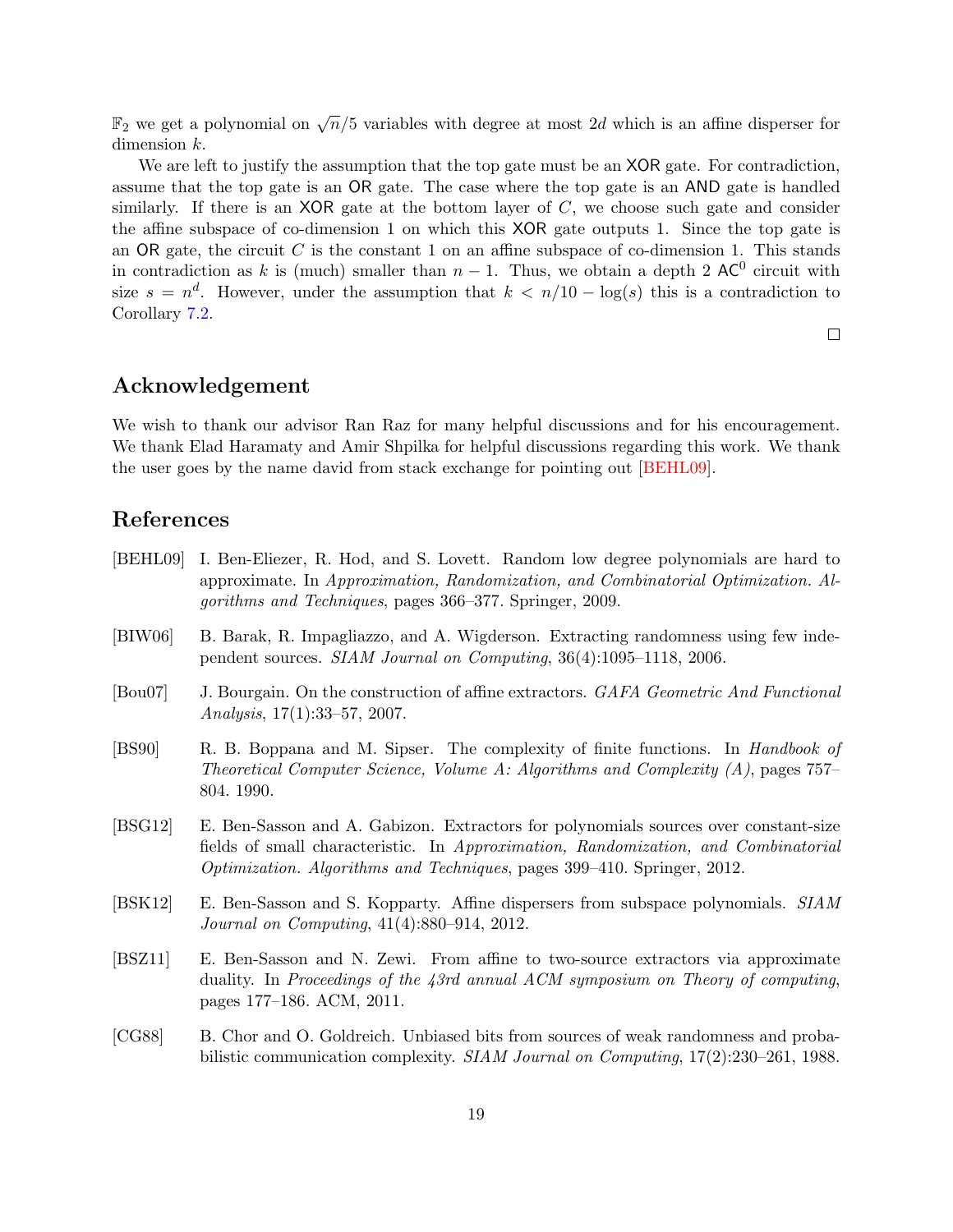- <span id="page-21-1"></span>[Dic01] L. E. Dickson. Linear groups with an exposition of the Galois field theory. B.G Teubner's Sammlung von Lehrbuchern auf dem Gebiete der mathematischen Wissenschaften mit Einschluss ihrer Anwendungen. B.G. Teubner, 1901.
- <span id="page-21-0"></span>[Dvi12] Z. Dvir. Extractors for varieties. computational complexity, 21(4):515–572, 2012.
- <span id="page-21-7"></span>[Hås86] J. Håstad. Almost optimal lower bounds for small depth circuits. In  $STOC$ , pages 6–20, 1986.
- <span id="page-21-8"></span>[Hås98] J. Håstad. The shrinkage exponent of de Morgan formulas is 2. SIAM Journal on Computing, 27(1):48–64, 1998.
- <span id="page-21-3"></span>[HS10] E. Haramaty and A. Shpilka. On the structure of cubic and quartic polynomials. In Proceedings of the 42nd ACM symposium on Theory of computing, pages 331–340. ACM, 2010.
- <span id="page-21-11"></span>[Juk12] S. Jukna. *Boolean function complexity: advances and frontiers*, volume 27. Springerverlag Berlin Heidelberg, 2012.
- <span id="page-21-6"></span>[KL08] T. Kaufman and S. Lovett. Worst case to average case reductions for polynomials. In Foundations of Computer Science (FOCS), 2008 49th Annual IEEE Symposium on, pages 166–175. IEEE, 2008.
- <span id="page-21-4"></span>[Li11] X. Li. A new approach to affine extractors and dispersers. In *Computational Complexity*  $(CCC)$ , 2011 IEEE 26th Annual Conference on, pages 137–147. IEEE, 2011.
- <span id="page-21-13"></span>[Raz87] A. Razborov. Lower bounds on the size of bounded depth networks over a complete basis with logical addition (Russian). Matematicheskie Zametki, 41(4):598–607, 1987.
- <span id="page-21-9"></span>[Raz88] A. Razborov. Bounded-depth formulas over {∧, ⊕} and some combinatorial problems. Complexity of Algorithms and Applied Mathematical Logic (in Russian). Ser. Voprosy Kibernetiky (Problems in Cybernetics), S. I. Adian, Ed., Moscow, pages 149–166, 1988.
- <span id="page-21-12"></span>[RR94] A. Razborov and S. Rudich. Natural proofs. In Proceedings of the twenty-sixth annual ACM symposium on Theory of computing, pages 204–213. ACM, 1994.
- <span id="page-21-10"></span>[Sav $95$ ] P. Savicky. Improved Boolean formulas for the Ramsey graphs. Random Structures  $\mathscr$ Algorithms, 6(4):407–415, 1995.
- <span id="page-21-5"></span>[Sha11] R. Shaltiel. Dispersers for affine sources with sub-polynomial entropy. In Foundations of Computer Science (FOCS), 2011 IEEE 52nd Annual Symposium on, pages 247–256. IEEE, 2011.
- <span id="page-21-14"></span>[Smo87] R. Smolensky. Algebraic methods in the theory of lower bounds for Boolean circuit complexity. In Proceedings of the nineteenth annual ACM symposium on Theory of computing, STOC '87, pages 77–82, New York, NY, USA, 1987. ACM.
- <span id="page-21-2"></span>[Tre06] L. Trevisan, 2006. [http://in-theory.blogspot.co.il/2006/06/](http://in-theory.blogspot.co.il/2006/06/polynomials-and-subspaces.html) [polynomials-and-subspaces.html](http://in-theory.blogspot.co.il/2006/06/polynomials-and-subspaces.html).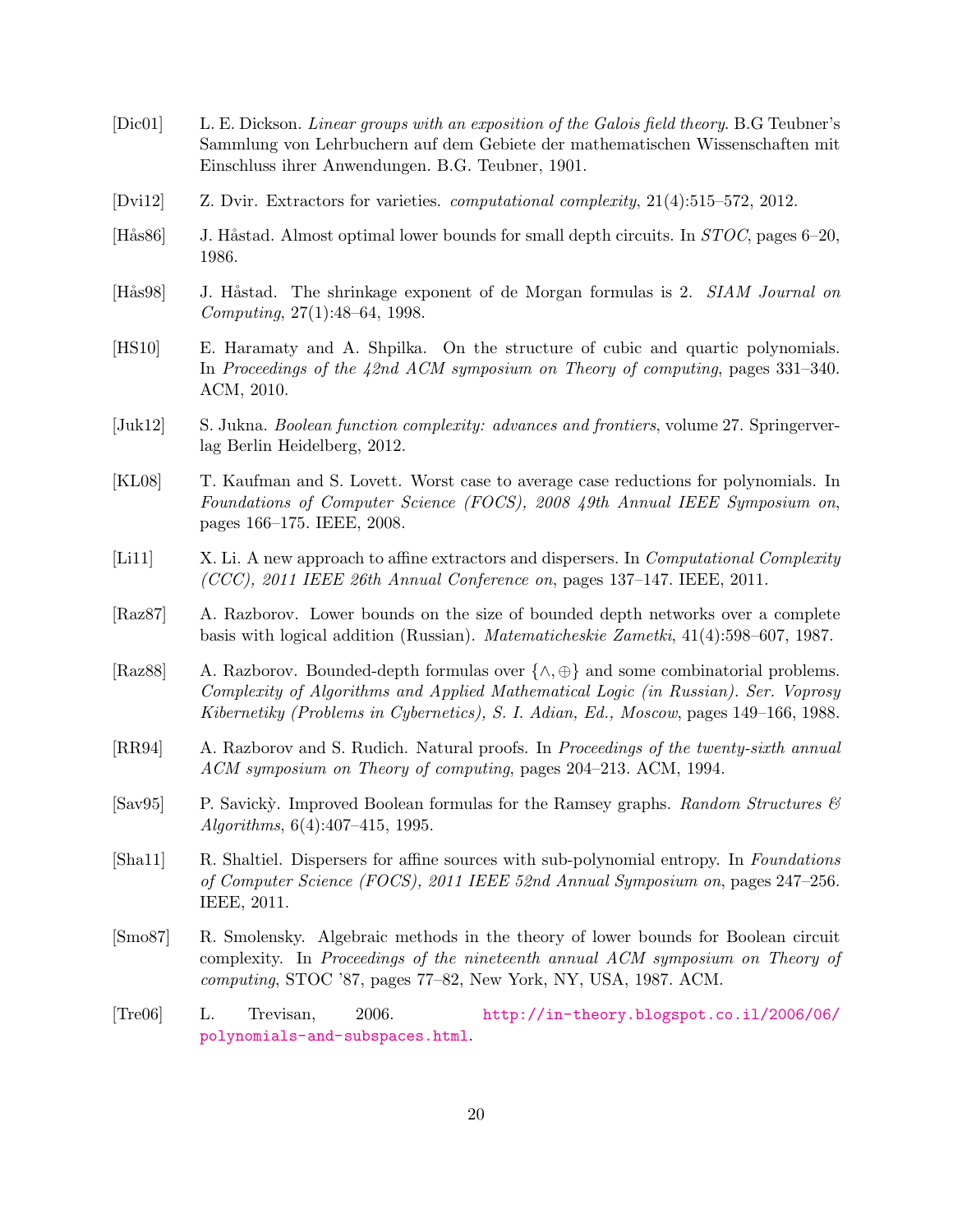- <span id="page-22-1"></span>[TWXZ13] H. Y. Tsang, C. H. Wong, N. Xie, and S. Zhang. Fourier sparsity, spectral norm, and the log-rank conjecture. arXiv preprint arXiv:1304.1245, 2013.
- <span id="page-22-4"></span>[Vio09] E. Viola. Guest column: correlation bounds for polynomials over {0,1}. ACM SIGACT News, 40(1):27–44, 2009.
- <span id="page-22-2"></span>[Yeh11] A. Yehudayoff. Affine extractors over prime fields. Combinatorica, 31(2):245–256, 2011.

## <span id="page-22-0"></span>A Depth 3  $AC^0[\oplus]$  Circuits Can Compute Optimal Affine Extractors

We start this section by giving a proof for the following folklore claim. We bother doing so because afterwards we argue that the proof implies, in fact, something stronger, which we make use of.

<span id="page-22-3"></span>**Claim A.1.** There exist universal constants  $n_0$ , c such that the following holds. For every  $\varepsilon > 0$ and  $n > n_0$  there exists an affine extractor for dimension k with bias  $\varepsilon$ ,  $f : \mathbb{F}_2^n \to \mathbb{F}_2$ , where  $k = \log \frac{n}{\varepsilon^2} + \log \log \frac{n}{\varepsilon^2} + c.$ 

The proof of Claim [A.1](#page-22-3) makes use of Hoeffding bound.

<span id="page-22-5"></span>**Theorem A.2** (Hoeffding Bound). Let  $X_1, \ldots, X_n$  be independent random variables for which  $X_i \in [a_i, b_i]$ . Define  $X = \frac{1}{n}$  $\frac{1}{n} \cdot \sum_{i=1}^{n} X_i$ , and let  $\mu = \mathbb{E}[X]$ . Then,

$$
\mathbf{Pr}[|X - \mu| \ge \varepsilon] \le 2 \cdot \exp\left(-\frac{2n^2\varepsilon^2}{\sum_{i=1}^n (b_i - a_i)^2}\right).
$$

*Proof of Claim [A.1.](#page-22-3)* Let  $F: \mathbb{F}_2^n \to \mathbb{F}_2$  be a random function, that is,  $\{F(x)\}_{x \in \mathbb{F}_2^n}$  are independent random bits. Fix an affine subspace  $u_0 + U \subseteq \mathbb{F}_2^n$  of dimension k as defined above. By Hoeffding Bound (Theorem [A.2\)](#page-22-5),

$$
\Pr\left[\frac{1}{2^k}\left|\sum_{u\in u_0+U}(-1)^{F(u)}\right|\geq \varepsilon\right]\leq 2\cdot \exp\left(-\frac{2^k\varepsilon^2}{2}\right).
$$

The number of affine subspaces of dimension k is bounded by  $2^n {2^n \choose k}$  $\binom{n}{k} \leq 2^{(k+1)n}$ . Hence, by union bound over all affine subspaces, if  $2^{(k+1)n} \cdot 2e^{-2^k \varepsilon^2/2} < 1$  then there exists a function  $f : \mathbb{F}_2^n \to \mathbb{F}_2$ that is an affine extractor for dimension k with bias  $\varepsilon$ . It is a simple calculation to show that our choice of k suffices for the above equation to hold.  $\Box$ 

For the proof of Theorem [A.6,](#page-23-0) we introduce the following notion.

**Definition A.3.** An  $(n, k, d)$  linear injector with size m is a family of  $d \times n$  matrices  $\{A_1, \ldots, A_m\}$ over  $\mathbb{F}_2$  with the following property: for every subspace  $U \subseteq \mathbb{F}_2^n$  of dimension k, there exists an  $i \in [m]$  such that ker $(A_i) \cap U = \{0\}.$ 

<span id="page-22-6"></span>**Lemma A.4.** For every n, k such that  $2 \leq k \leq n$ , there exists an  $(n, k, k + 1)$  linear injector with size  $m = nk$ .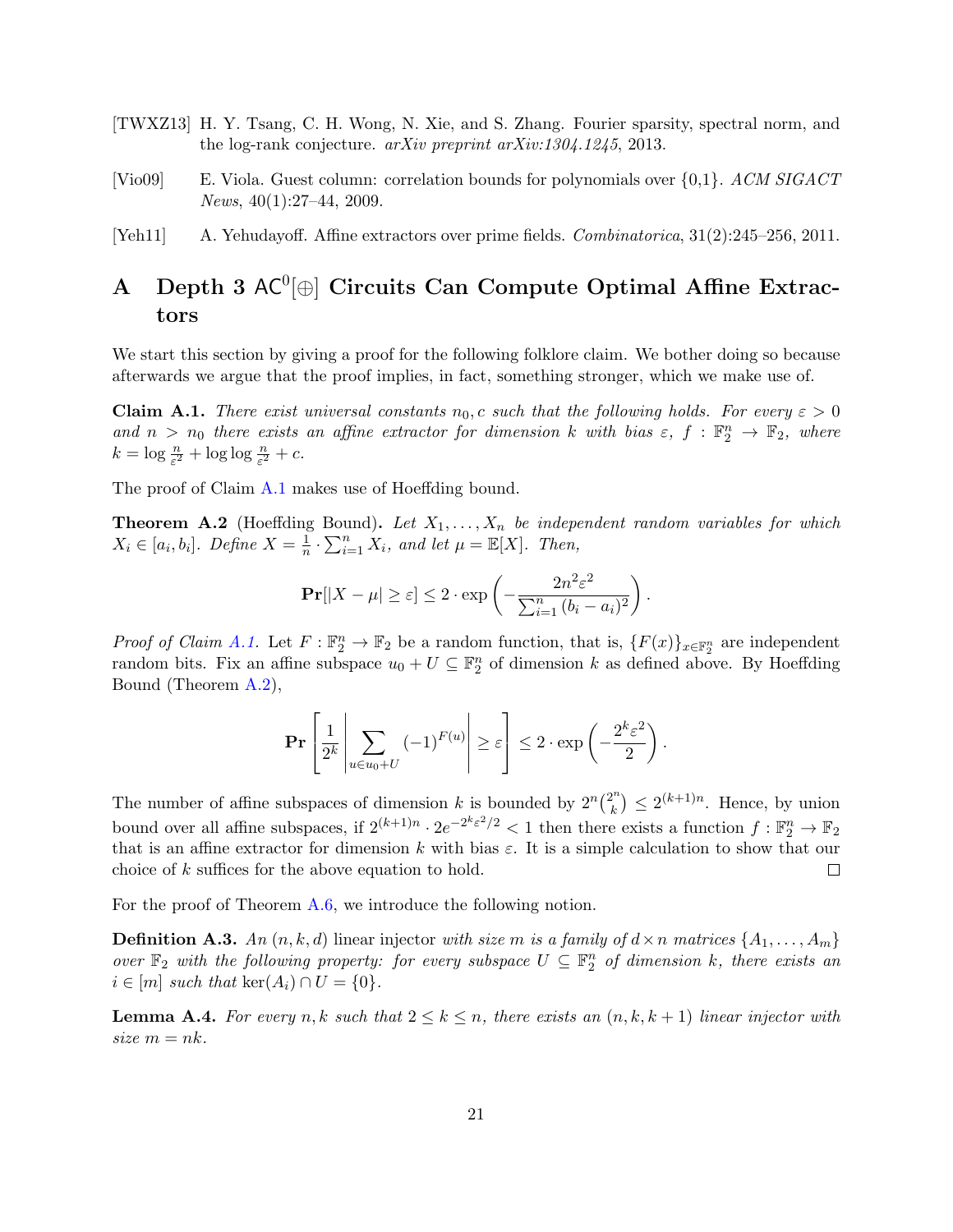*Proof.* Fix a subspace  $U \subseteq \mathbb{F}_2^n$  of dimension k. Let A be a  $d \times n$  matrix such that every entry of A is sampled from  $\mathbb{F}_2$  uniformly and independently at random. For every  $u \in U \setminus \{0\}$  it holds that  $\Pr[Au=0] = 2^{-d}$ . By taking the union bound over all elements in  $U \setminus \{0\}$ , we get that

$$
\mathbf{Pr}[\ker(A) \cap U \neq \{0\}] \le 2^{k-d}.
$$

Let  $A_1, \ldots, A_m$  be  $d \times n$  matrices such that the entry of each of the matrices is sampled from  $\mathbb{F}_2$ uniformly and independently at random. By the above equation, it holds that

$$
\mathbf{Pr}[\forall i \in [m] \ \ker(A_i) \cap U \neq \{0\}] \le 2^{m(k-d)}
$$

The number of linear subspaces of dimension k is bounded above by  $\binom{2^n}{k}$  $\binom{n}{k}$ , which is bounded above by  $2^{nk-1}$  for  $k \geq 2$ . Thus, if  $2^{nk-1} \cdot 2^{m(k-d)} < 1$  there exists an  $(n, k, d)$  linear injector with size m. The latter equation holds for  $d = k + 1$  and  $m = nk$ .  $\Box$ 

**Lemma A.5.** Let  $n_0, c$  be the constants from Claim [A.1.](#page-22-3) Let  $n > n_0$  and let  $k, \varepsilon$  be such that  $k = \log \frac{n}{\varepsilon^2} + \log \log \frac{n}{\varepsilon^2} + c$ . Let  $\{A_1, \ldots, A_m\}$  be an  $(n, k, d)$  linear injector with size m. Then, there exist functions  $f_1, \ldots, f_m : \mathbb{F}_2^d \to \mathbb{F}_2$  such that the function  $f : \mathbb{F}_2^n \to \mathbb{F}_2$  defined by

<span id="page-23-1"></span>
$$
f(x) = \bigoplus_{i=1}^{m} f_i(A_i x) \tag{A.1}
$$

.

is an affine extractor for dimension k with bias  $\varepsilon$ .

*Proof.* Recall that in the proof of Claim [A.1,](#page-22-3) we took F to be a random function. We observe however, that the proof did not use the full independence offered by a uniformly sampled random function. In fact, the proof required only that for every affine subspace  $u_0 + U \subseteq \mathbb{F}_2^n$  of dimension k,  $\{f(u)\}_{u\in u_0+U}$  are independent random bits.

Let  $F_1, \ldots, F_m : \mathbb{F}_2^d \to \mathbb{F}_2$  be independent random functions, that is, the random bits  $\{F_i(x)\}_{i \in [m], x \in \mathbb{F}_2^d}$ are independent. Define the random function  $F: \mathbb{F}_2^n \to \mathbb{F}_2$  as follows

$$
F(x) = \bigoplus_{i=1}^{m} F_i(A_i x).
$$

We claim that for every affine subspace  $u_0+U \subseteq \mathbb{F}_2^n$  of dimension k, the random bits  $\{F(u)\}_{u\in u_0+U}$ are independent. By the observation above, proving this will conclude the proof. Let  $u_0 + U \subseteq \mathbb{F}_2^n$ be an affine subspace of dimension k. As  $\{A_1, \ldots, A_m\}$  is an  $(n, k, d)$  linear injector, there exists an  $i \in [m]$  such that ker $(A_i) \cap U = \{0\}$ . This implies that for every two distinct elements  $u, v \in U$  it holds that  $A_i(u_0+u) \neq A_i(u_0+v)$ . Otherwise  $A_i(u+v) = 0$  and thus  $u+v$ , a non-zero vector in U, lies in ker $(A_i)$ . This stands in contradiction to the choice of i. Recall that  $F_i$  is a random function, and from the above it follows that  $A_i$  behaves as an injection to the domain  $u_0 + U$ . Hence, the random bits  ${F_i(A_iu)}_{u\in u_0+U}$  are independent. Since  $F(x)$  is defined to be the XOR of  $F_i(A_ix)$ with  $m-1$  other *independent* random variables, we get that  $\{F(u)\}_{u\in u_0+U}$  are also independent random bits, as claimed.  $\Box$ 

<span id="page-23-0"></span>**Theorem A.6.** Let f be the function from Equation [\(A.1\)](#page-23-1), where  $\{A_1, \ldots, A_m\}$  is the  $(n, k, d)$ linear injector from Lemma [A.4](#page-22-6) (that is,  $m = nk$  and  $d = k + 1$ ). Then, f is an affine extractor for dimension k and bias  $\varepsilon$ , where  $k = \log(n/\varepsilon^2) + \log \log(n/\varepsilon^2) + O(1)$ . Moreover,